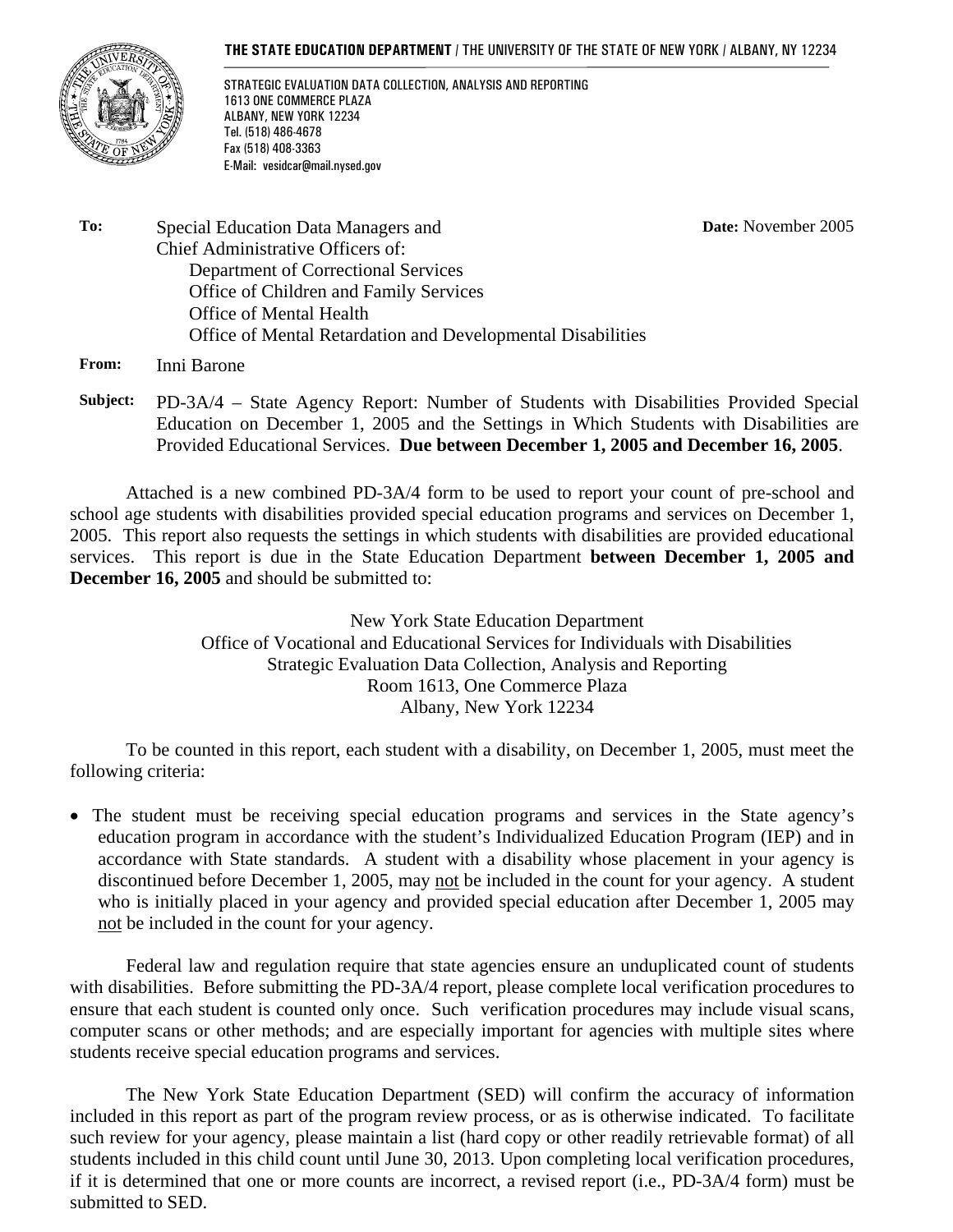Compared to the PD-3A/4 report for 2004-2005, the PD-3A/4 report for 2005-2006 has been modified in the following ways:

- In Section A, Table 1, the count of preschool children with disabilities provided special education services as of December 1, 2005 is disaggregated between children provided special class or special class in an integrated setting and/or special education itinerant teacher (SEIT) services (Line 1) and children who are provided related services only (Line 2).
- Section B, Table 2 has been removed. It collected the number of students with disabilities provided testing accommodations. These data are collected through the individual student record system and through the System to Track Educational Performance (STEP) reporting system.
- Section B, Table 3 has been removed. It collected the number of school age students with disabilities who are also Limited English Proficient. These data are collected through the individual student record system and through the STEP reporting system.
- Section B, Table 5 has been removed. It collected the number of students with disabilities by age and grade. These data are collected through the individual student record system and through the STEP reporting system.

Please note that the data collected through the PD forms are used in the following reports and activities:

- State Performance Plan and Annual Performance Report for Special Education
- Public reporting of LEA results against State targets established in the State Performance Report.
- Calculation of minimum amount of per-pupil IDEA funds to be sub-allocated or spent on services.
- Pocketbook of Goals and Results for Individuals with Disabilities
- Chapter 655 Report to the Governor and the Legislature on the Status of the State's Schools
- Special Education Quality Assurance Reviews
- School District Report Cards
- BOCES Report Cards
- Charter School Report Cards
- Calculations to identify instances of possible race/ethnicity disproportionality
- Other reports required by State or federal statutes
- Evaluation of programs and policies

If you have any questions or are in need of assistance in completing this report, please call the Strategic Evaluation Data Collection, Analysis and Reporting (SEDCAR) Unit by using the contact information provided in the letterhead. Thank you.

Attachment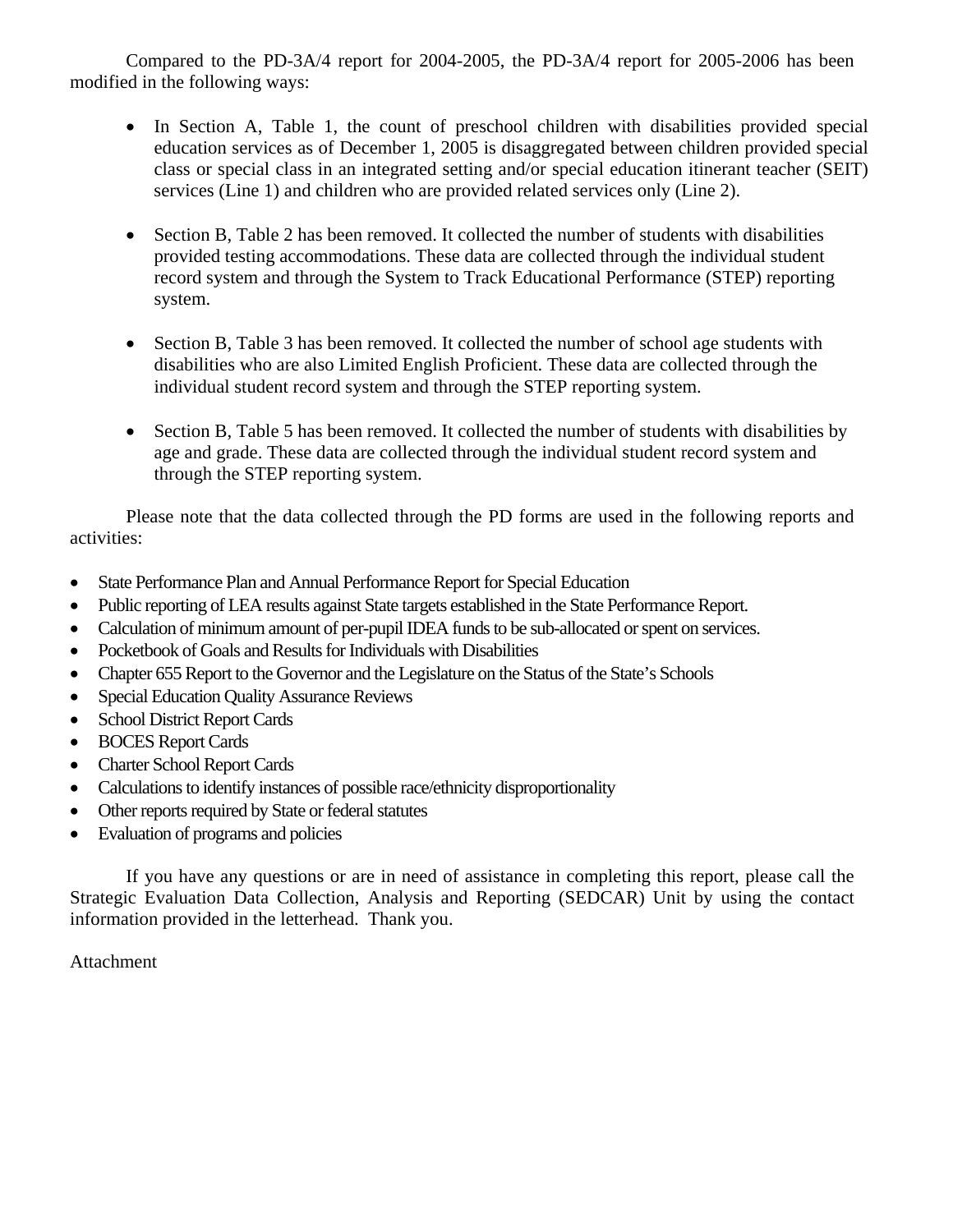#### The University of the State of New York THE STATE EDUCATION DEPARTMENT Office of Vocational and Educational Services for Individuals with Disabilities Strategic Evaluation Data Collection, Analysis and Reporting One Commerce Plaza – Room 1613 Albany, NY 12234-0001

*PD-3A/4-State Agency Report: Number of Students with Disabilities Provided Special Education on December 1, 2005 and the Settings in Which Students with Disabilities are Provided Educational* 

| <b>Services</b> |  |
|-----------------|--|
|                 |  |

| <i><b>Instructions:</b></i> | Return one copy of this report between December 1 and December 16, 2005 to the above<br>address. (This report may not be signed or submitted prior to December 1, 2005.)<br>2. Retain one copy (and supporting documentation) in your school for reference and audit<br>purposes. The required retention period ends June 30, 2013.<br>If you have questions about this report, please call (518) 486-4678 or e-mail your questions<br>3.<br>to vesidcar@mail.nysed.gov |  |  |  |  |  |
|-----------------------------|-------------------------------------------------------------------------------------------------------------------------------------------------------------------------------------------------------------------------------------------------------------------------------------------------------------------------------------------------------------------------------------------------------------------------------------------------------------------------|--|--|--|--|--|
|                             | <b>School Information</b>                                                                                                                                                                                                                                                                                                                                                                                                                                               |  |  |  |  |  |
|                             | (Enter 12-digit SED Code Below)                                                                                                                                                                                                                                                                                                                                                                                                                                         |  |  |  |  |  |
| <b>STATE AGENCY NAME</b>    |                                                                                                                                                                                                                                                                                                                                                                                                                                                                         |  |  |  |  |  |
| <b>ADDRESSS</b>             |                                                                                                                                                                                                                                                                                                                                                                                                                                                                         |  |  |  |  |  |
|                             |                                                                                                                                                                                                                                                                                                                                                                                                                                                                         |  |  |  |  |  |
|                             |                                                                                                                                                                                                                                                                                                                                                                                                                                                                         |  |  |  |  |  |
|                             | <b>Contact Person Information*</b>                                                                                                                                                                                                                                                                                                                                                                                                                                      |  |  |  |  |  |
| <b>NAME</b>                 |                                                                                                                                                                                                                                                                                                                                                                                                                                                                         |  |  |  |  |  |
| <b>TITLE</b>                |                                                                                                                                                                                                                                                                                                                                                                                                                                                                         |  |  |  |  |  |
| <b>TELEPHONE</b>            | <b>FAX</b>                                                                                                                                                                                                                                                                                                                                                                                                                                                              |  |  |  |  |  |
| <b>E-MAIL ADDRESS</b>       |                                                                                                                                                                                                                                                                                                                                                                                                                                                                         |  |  |  |  |  |

\*All correspondence from SEDCAR will be directed to the contact person identified in the PD web based data entry system at http://pd.nysed.gov Please keep the contact person information current, including the e-mail address as most communication will occur via e-mail.

#### *Certification and Assurances*

I have reviewed the information reported on this form and certify that this is a complete and accurate count of New York State students with disabilities served on December 1, 2005. I further certify that the students reported were served in accordance with their Individualized Education Programs and in accordance with State standards.

\_\_\_\_\_\_\_\_\_\_\_\_\_\_\_\_\_\_\_\_\_\_\_\_\_\_\_\_\_\_\_\_\_\_\_\_\_\_\_\_\_\_\_\_\_\_\_\_ \_\_\_\_\_\_\_\_\_\_\_\_\_\_\_ Original Ink Signature Date Signed

*Chief Administrative Officer Must Sign and Date on or after December 1, 2005.*

\_\_\_\_\_\_\_\_\_\_\_\_\_\_\_\_\_\_\_\_\_\_\_\_\_\_\_\_\_\_\_\_\_\_\_\_\_\_\_\_\_\_\_\_\_\_\_ Name of Chief Administrative Officer (Please Type or Print)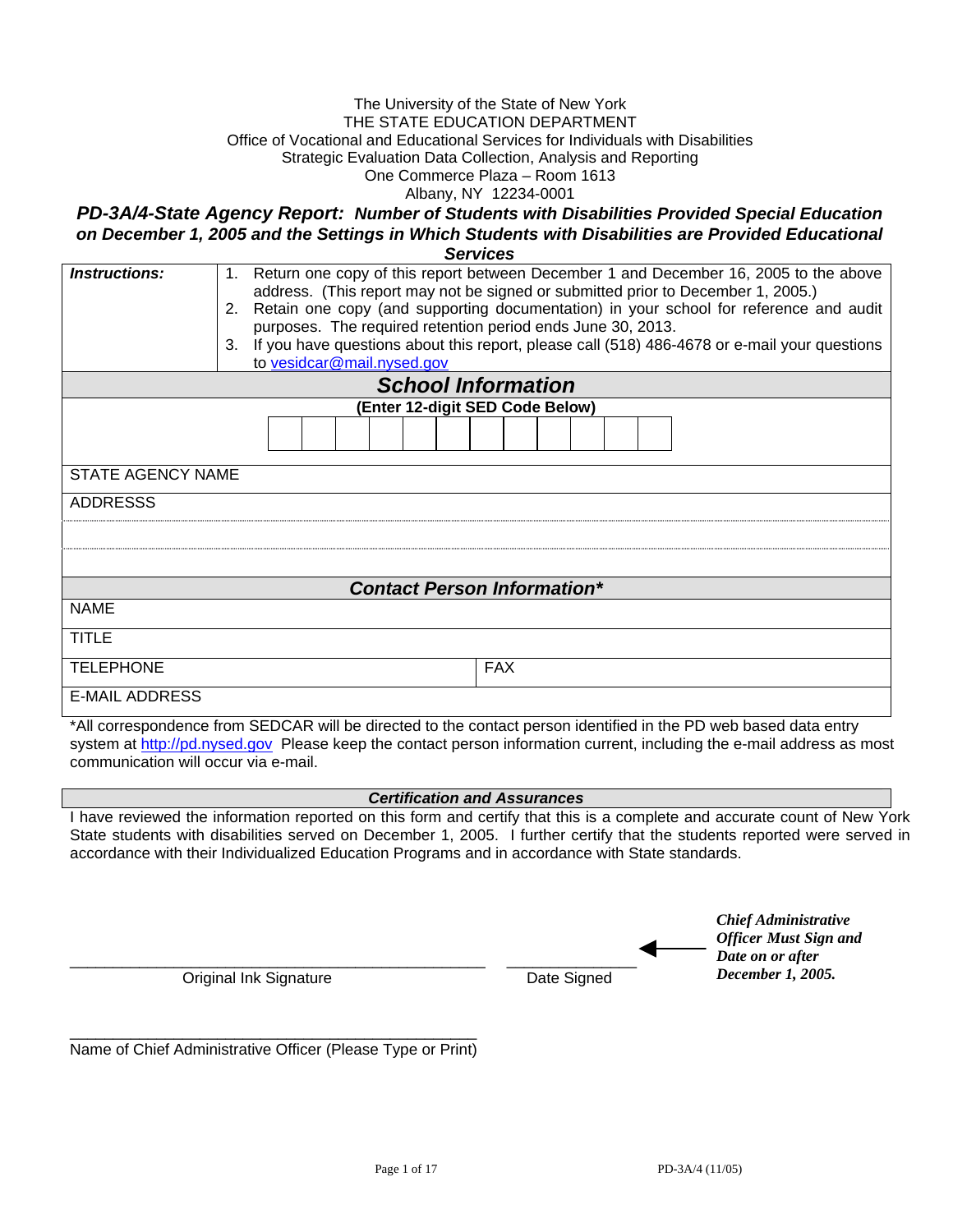## **Instructions and Definitions for Completing the PD-3A/4 Report**

1. Wherever information is requested regarding students' race/ethnicity, please use the following definitions to assist you in determining the most appropriate category for reporting students:

**American Indian/Alaskan Native:** A person having origins in any of the original peoples of North and South America (including Central America) and who maintains tribal affiliation or community attachment.

**Asian or Pacific Islander:** A person having origins in any of the original peoples of the Far East, Southeast Asia, the Indian subcontinent, or the Pacific Islands, including, for example, Cambodia, China, India, Japan, Korea, Malaysia, Pakistan, the Philippine Islands, Thailand, and Vietnam. The Pacific Islands include Hawaii, Guam, and Samoa.

**Black or African American (not Hispanic):** A person having origins in any of the Black racial groups of Africa.

**Hispanic or Latino:** A person of Cuban, Mexican, Puerto Rican, South or Central American, or other Spanish culture or origin, regardless of race.

White (not Hispanic): A person having origins in any of the original peoples of Europe, the Middle East, or North Africa.

- 2. Wherever students are to be reported by age, please report age as of December 1, 2005.
- 3. If specific instructions for some tables are not provided below, they are included with each table of the PD-3A/4 form.

## **Directions and Definitions for Section C, Reports 1-14**

**Section C, Reports 1-14:** There are two tables for each disability category- Table 1 and Table 2. These tables request placement information for all school aged students with disabilities, ages 4-21, who are the responsibility of your CSE and are provided school age special education programs and services on December 1, 2005.

Table 1: Report the number of students with disabilities who are educated in regular school buildings and removed from regular classes for "Less than 20%", "21% to 60%", or "More than 60%" of the school day or school week. "Regular school buildings" are buildings for both disabled and nondisabled school age students. "Regular classes" are classes for both disabled and nondisabled school age students. Time outside of regular classroom is a measure of the extent of removal from the regular classroom setting, NOT of the total amount of special education services provided. It is the percent of each school day or week that a student receives special education including related services, apart from nondisabled students while within a regular school building. For purposes of these data collection, students in the following settings should be reported in Table 1 (regular school buildings):

- All State agency buildings that are attended by both disabled and nondisabled school age students.
- Students who attend regular school buildings for at least 50 percent of the school day or school week, even though they may attend programs in separate settings that include only students with disabilities for the rest of the day or week.
- All age appropriate community-based settings that include individuals with and without disabilities, such as vocational sites, in which students with disabilities interact with nondisabled individuals other than nondisabled individuals who are providing services to the students.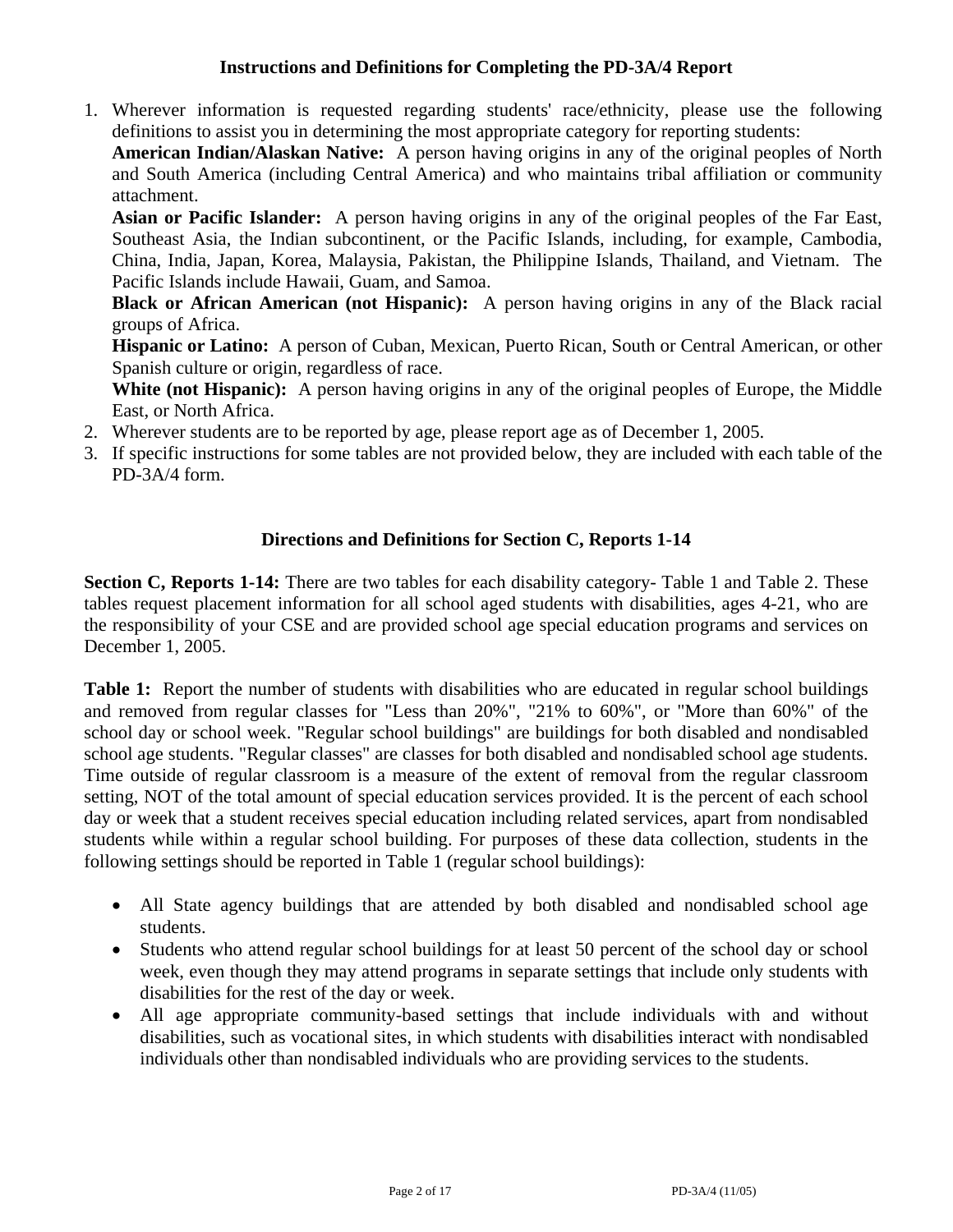In order to determine the percent of time students receive services outside regular classrooms (i.e., in rooms/groupings attended by students with disabilities only), it is important to consider where the service is provided rather than the type of service which is provided. To calculate the percentage of time outside the regular classroom, divide the number of hours the student receives special education and related services outside the regular classroom each day or week by the total number of hours in the school day or school week. Use the length of the entire school day, including all periods and lunch. The following examples are provided for purpose of clarification:

- A student who attends a resource room for one period each day in which special education services are provided to a group of students with disabilities would be counted in Table 1, Line 1 since one period outside of regular classroom would constitute 20 percent or less of the school day.
- A student who is assigned a full-time, one-to-one teacher aide, but who attends regular classrooms for 80 percent or more of the school day should be included in Line 1 of Table 1.
- A student who receives special education services for two hours per day outside of regular classrooms would be reported on Table 1, Line 2. If the two hours of special education services are provided in the regular classroom, the student should be reported in Table 1, Line 1.
- A student whose first period begins at 8:30 a.m. and last period ends at 2:30 p.m. would have a six-hour day or 30-hour week. If the student attended a special class for four 45-minute periods daily and participated in the general education environment for the remainder of the day, that student's "time outside regular classroom" would be 15.0 hours per week or 50 percent of the week. Such a student would be reported in Table 1, Line 2.
- Special education services provided outside the normal school day (e.g., before school or after school) should not be considered time outside the regular classroom, regardless of the type of services or where they are provided. Such students should be counted in Table 1, Line 1.
- Students with disabilities who receive special education programs or services in regular classes that include nondisabled students should be reported in Table 1. This includes regular classrooms in which consultant teachers provide special education programs and services or regular classes in which special class programs are located.

**Table 2:** Report the number of students with disabilities who are educated in separate educational settings. These are settings that are attended by students with disabilities only. The definition of each separate educational setting follows:

**Special Public Day Schools-** These schools include public school district or BOCES buildings that are attended by students with disabilities only. These schools also include Special Act School Districts if they are attended on a day school basis, and if they include students with disabilities only.

**Special Private Day Schools-** Approved private schools for students with disabilities that are attended by students with disabilities only, on a day basis.

**Public Residential Facility-** A public facility in which students reside and attend an education program affiliated with the agency, in buildings that serve only students with disabilities. If students with disabilities receive educational services in State agency buildings that are attended by both students with and without disabilities, they must be reported in Table 1.

**Private Residential Facility-** A private facility in which students reside, and attend an education program operated by the agency, in buildings that serve only students with disabilities. If students with disabilities receive special education services in buildings that include disabled and nondisabled students, such students are to be reported in Table 1.

**Home**- Use this setting if the State agency's Committee on Special Education has determined that the most appropriate educational placement for the student is in the student's residence (or "home"), and not in a school setting.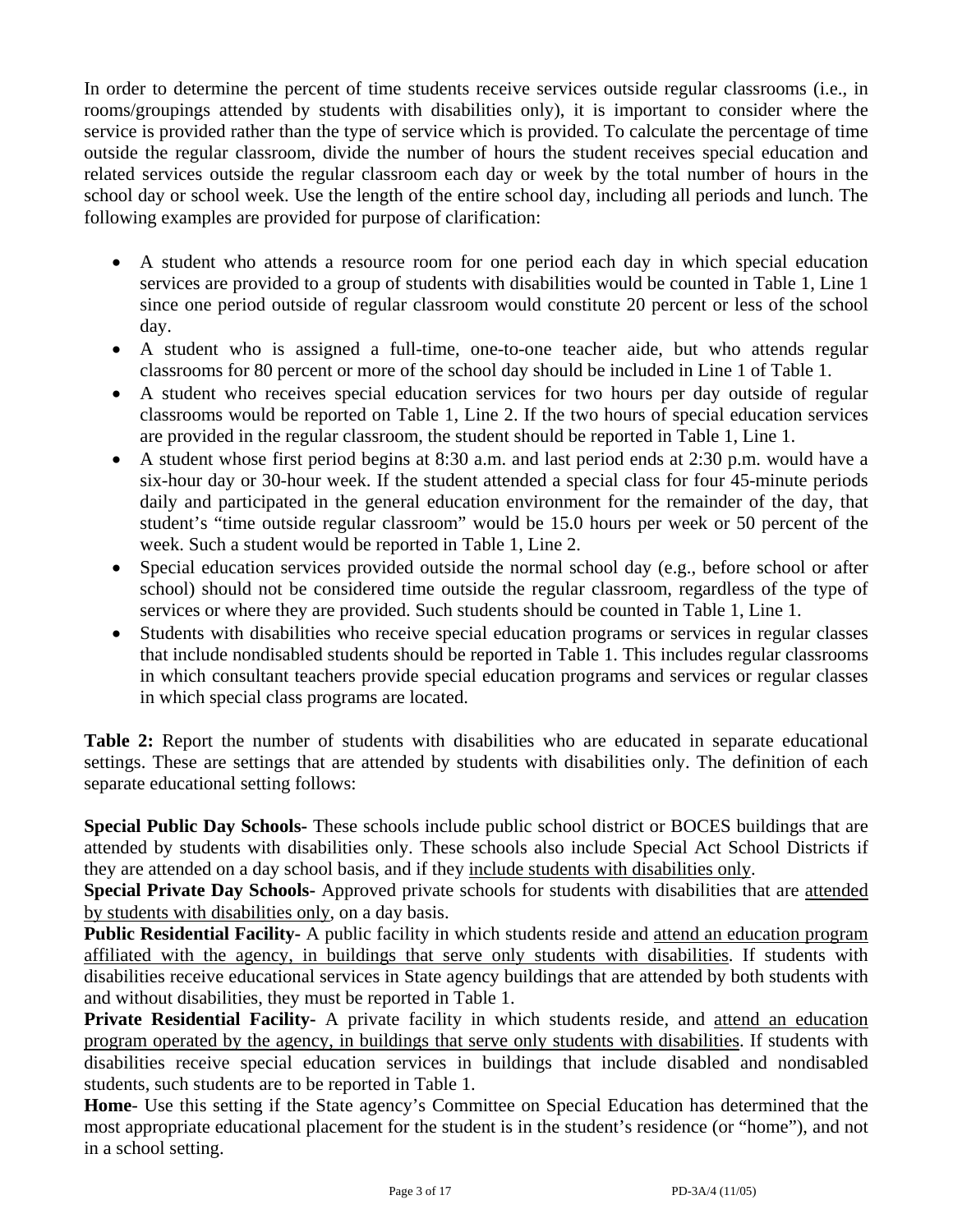**Hospital or Other Non-School-** These are settings in which students with disabilities are provided special education services based on their unique needs.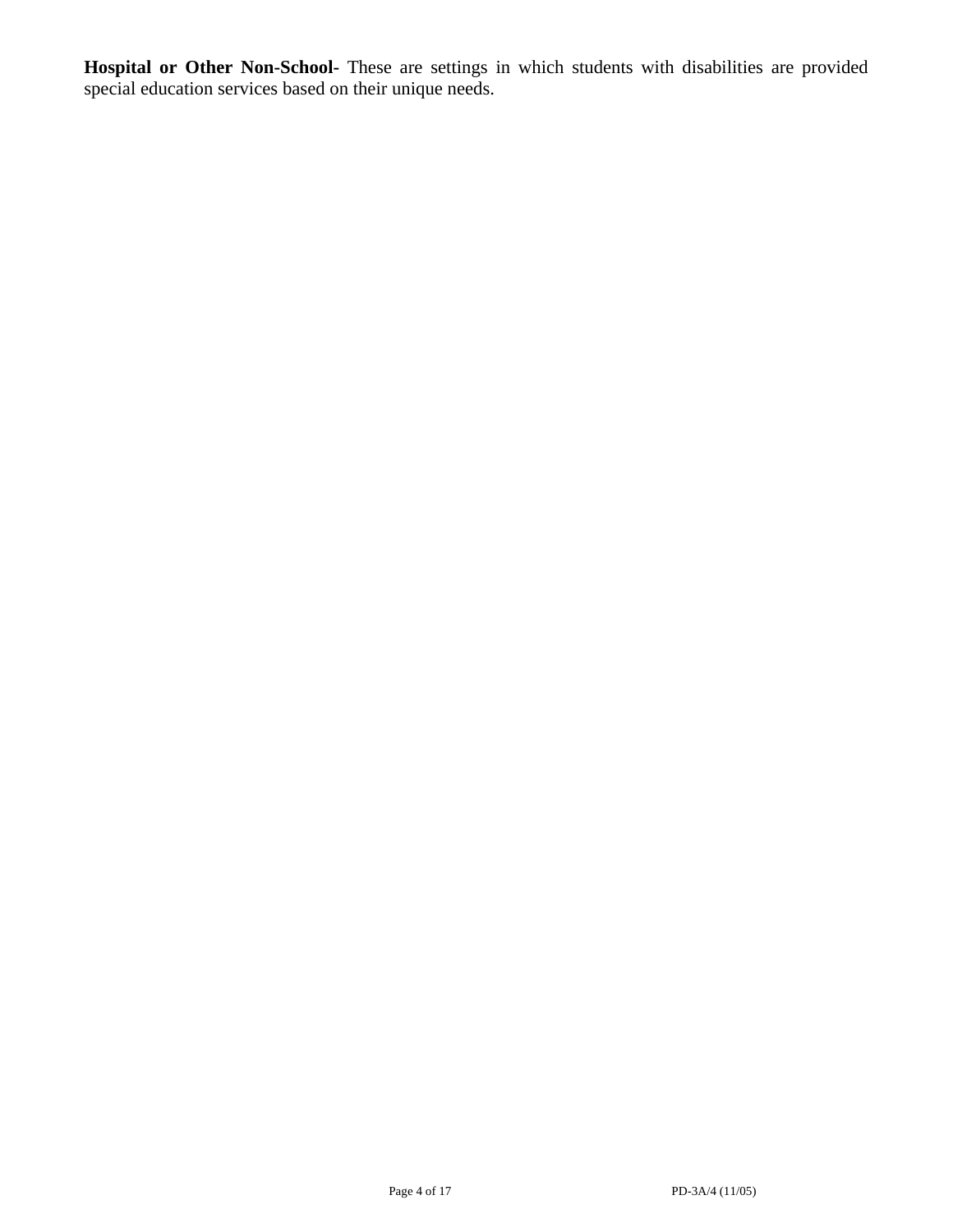Check here if no preschool students with disabilities are provided special education services in your agency on December 1, 2005. If so, skip Section A.

Check here if no school age students with disabilities are provided special education services in your agency on December 1, 2005. If so, skip Sections B and C.

*If both boxes are checked, your PD-3A/4 report is complete. Please complete page 1 and return the entire form to the address printed on the top of page 1.* 

#### *Section A: Preschool Age Special Education Programs and Services*

**Table 1:** If this agency operates an approved preschool special education program, in Line 1 report the number of preschool children provided full-time or part-time special class or special class in an integrated setting and/or special education itinerant teacher (SEIT) services on December 1, 2005. In Line 2, report the number of preschool children provided related services only on December 1, 2005. If children are provided related services as well as special class or special class in an integrated setting and/or SEIT services, they should be included in Line 1 only. Report children by age as of December 1, 2005.

Do not include preschool children receiving evaluation services only in this table.

Please note that for students receiving special education itinerant teacher (SEIT) services and/or related services from more than one approved preschool special education program, only the program that provides SEIT services or is designated by the CPSE to coordinate all related services must count the students in this report.

| Line No.      | Type of Preschool Special Education Service                                                                                                                                                                                                                                                                                                                                           | Ages $3-4*$ | Age<br>$2**$ |
|---------------|---------------------------------------------------------------------------------------------------------------------------------------------------------------------------------------------------------------------------------------------------------------------------------------------------------------------------------------------------------------------------------------|-------------|--------------|
|               | Count on December 1, 2005 of preschool children provided full-time or<br>part-time special class or special class in an integrated setting and/or special<br>education itinerant teacher (SEIT) services. If children receive related<br>services as well as special class or special class in an integrated setting<br>and/or SEIT services, count them in this line, not in Line 2. |             |              |
| $\mathcal{P}$ | Count on December 1, 2005 of preschool children provided related services<br>only.                                                                                                                                                                                                                                                                                                    |             |              |
|               | Total                                                                                                                                                                                                                                                                                                                                                                                 |             |              |
|               |                                                                                                                                                                                                                                                                                                                                                                                       |             |              |

\*Students who are 5 years of age on December 1 are "school age" children and must be reported in Section B of this report and not in Section A.

\*\*Students who are 2 years old on December 1, 2005 (who will turn 3 years of age by December 31, 2005) and are receiving preschool special education services should be included in the column for students age 2.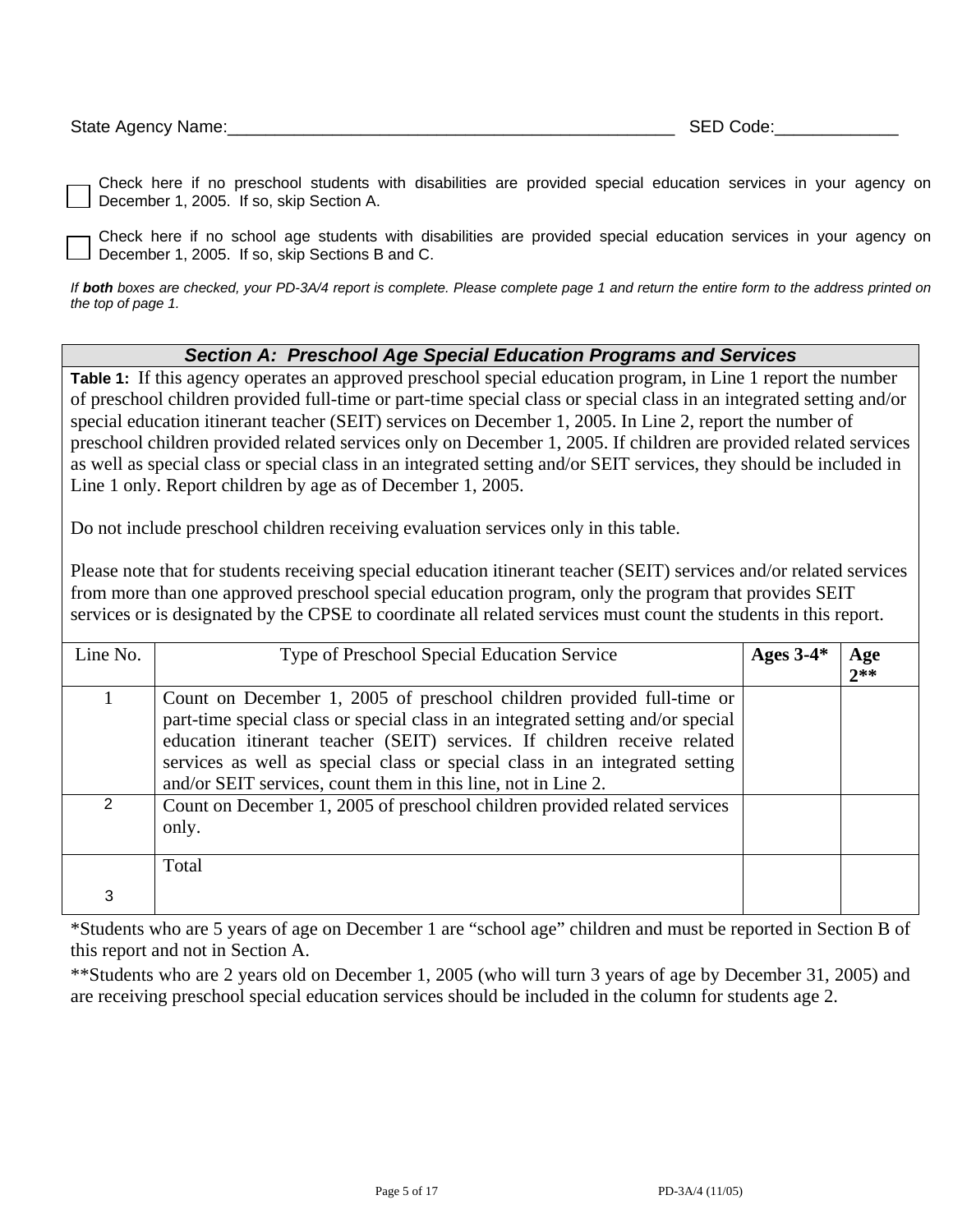#### *Section B: School Age Special Education Programs and Services*

**Table 1:** *Provide an unduplicated count of all school age students with disabilities provided special education, on December 1, 2005, by this agency.* 

| Line No. | <b>Report Each Student Only Once</b>                                      | Age 4 to $21^*$ |
|----------|---------------------------------------------------------------------------|-----------------|
|          | Count of school age students with disabilities provided special education |                 |
|          | services in State agency's education programs.                            |                 |

\*Only include 4-5 year old students if they are in your school age program. Students are eligible to enroll in school age (kindergarten) programs if they become five years old by December 31 or by a later date established by the school/agency. For example, if a student's birthday is on December 5, 2000, and the school/agency policy for admission to school is "five years of age by December 31", the student could be enrolled in the kindergarten program and be 4 years old on December 1, 2005.

#### *Section B: Population and Poverty Counts*

**Table 2: The numbers provided in this table will be used to determine a portion of this agency's federal aid allocation under IDEA, under Sections 611 and 619.** 

Line 1: Provide the total enrollment of all school age students (disabled and nondisabled) who were provided educational services in kindergarten through grade 12 programs, on December 1, 2005. Do not include individuals who are of school age but are not enrolled in a special and/or general education program.

Line 2: Of the students reported in Line 1, provide the number of students who were eligible to receive a free or reduced price lunch.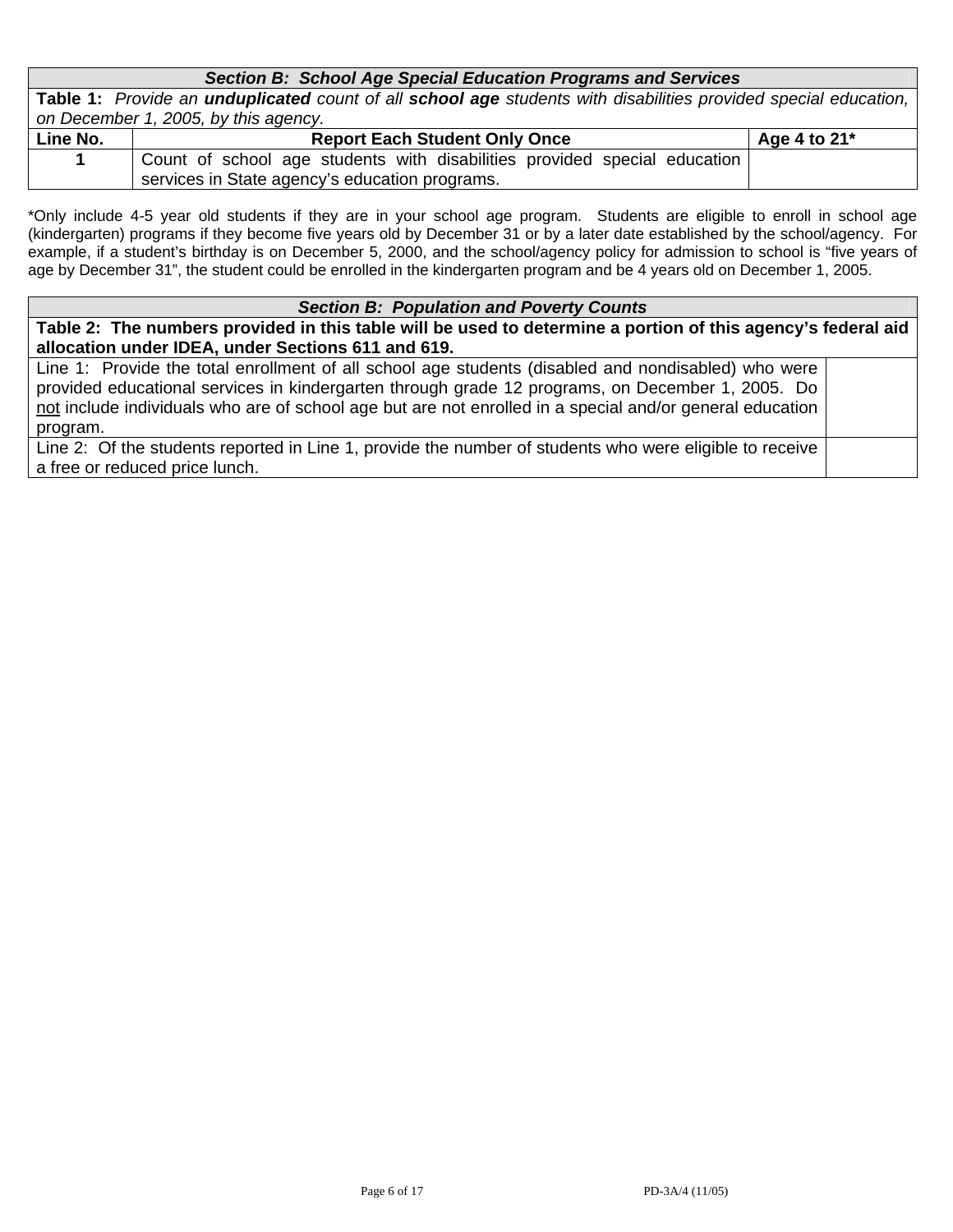**Directions:** Please review directions and definitions for completing reports 1-14 beginning on page 2. The total number of students reported in reports 1-13 and in reports 15 and 16 must be equal to the total number of students reported in Section B, Table 1, Line 1.

#### *Report 1: Report of Students with Autism as of December 1, 2005*

**Table1: In Regular School-Based Programs in buildings attended by disabled and nondisabled students**  (Consultant Teacher, Resource Room, Special Class, et. al.)

| Line          |                                       |     |          | <b>Age Group</b> |       |           |              |
|---------------|---------------------------------------|-----|----------|------------------|-------|-----------|--------------|
| <b>Number</b> | <b>Time OUTSIDE Regular Classroom</b> | 4-5 | $6 - 11$ | $12 - 13$        | 14-17 | $18 - 21$ | <b>Total</b> |
| 01            | 20% or less                           |     |          |                  |       |           |              |
| 02            | 21% to 60%                            |     |          |                  |       |           |              |
| 03            | More than 60%                         |     |          |                  |       |           |              |
| 04            | Total                                 |     |          |                  |       |           |              |

**Table 2: In Separate Settings** outside of regular school facilities, in buildings that are attended by students with disabilities only. In Line 5, include students who are placed on home instruction by the CSE.

|               |                                     | Α   | B        |                  | D     |           |              |
|---------------|-------------------------------------|-----|----------|------------------|-------|-----------|--------------|
| Line          |                                     |     |          | <b>Age Group</b> |       |           |              |
| <b>Number</b> | <b>Type of Setting</b>              | 4-5 | $6 - 11$ | $12 - 13$        | 14-17 | $18 - 21$ | <b>Total</b> |
| 01            | Special Public Day School           |     |          |                  |       |           |              |
| 02            | Special Private Day School          |     |          |                  |       |           |              |
| 03            | <b>Public Residential Facility</b>  |     |          |                  |       |           |              |
| 04            | <b>Private Residential Facility</b> |     |          |                  |       |           |              |
| 05            | Home                                |     |          |                  |       |           |              |
| 06            | Hospital or Other Non-school        |     |          |                  |       |           |              |
| 07            | <b>Total</b>                        |     |          |                  |       |           |              |

*Report 2: Report of Students with Emotional Disturbance as of December 1, 2005*  **Table 1: In Regular School-Based Programs in buildings attended by disabled and nondisabled students**  (Consultant Teacher, Resource Room, Special Class, et. al.)

| Line          |                                       |     |          | <b>Age Group</b> |       |           |              |
|---------------|---------------------------------------|-----|----------|------------------|-------|-----------|--------------|
| <b>Number</b> | <b>Time OUTSIDE Regular Classroom</b> | 4-5 | $6 - 11$ | $12 - 13$        | 14-17 | $18 - 21$ | <b>Total</b> |
| 01            | 20% or less                           |     |          |                  |       |           |              |
| 02            | 21% to 60%                            |     |          |                  |       |           |              |
| 03            | More than 60%                         |     |          |                  |       |           |              |
| 04            | Total                                 |     |          |                  |       |           |              |

|               |                                     | A   | в        | С                |           | E         |              |
|---------------|-------------------------------------|-----|----------|------------------|-----------|-----------|--------------|
| Line          |                                     |     |          | <b>Age Group</b> |           |           |              |
| <b>Number</b> | <b>Type of Setting</b>              | 4-5 | $6 - 11$ | $12 - 13$        | $14 - 17$ | $18 - 21$ | <b>Total</b> |
| 01            | Special Public Day School           |     |          |                  |           |           |              |
| 02            | Special Private Day School          |     |          |                  |           |           |              |
| 03            | <b>Public Residential Facility</b>  |     |          |                  |           |           |              |
| 04            | <b>Private Residential Facility</b> |     |          |                  |           |           |              |
| 05            | Home                                |     |          |                  |           |           |              |
| 06            | Hospital or Other Non-school        |     |          |                  |           |           |              |
| 07            | <b>Total</b>                        |     |          |                  |           |           |              |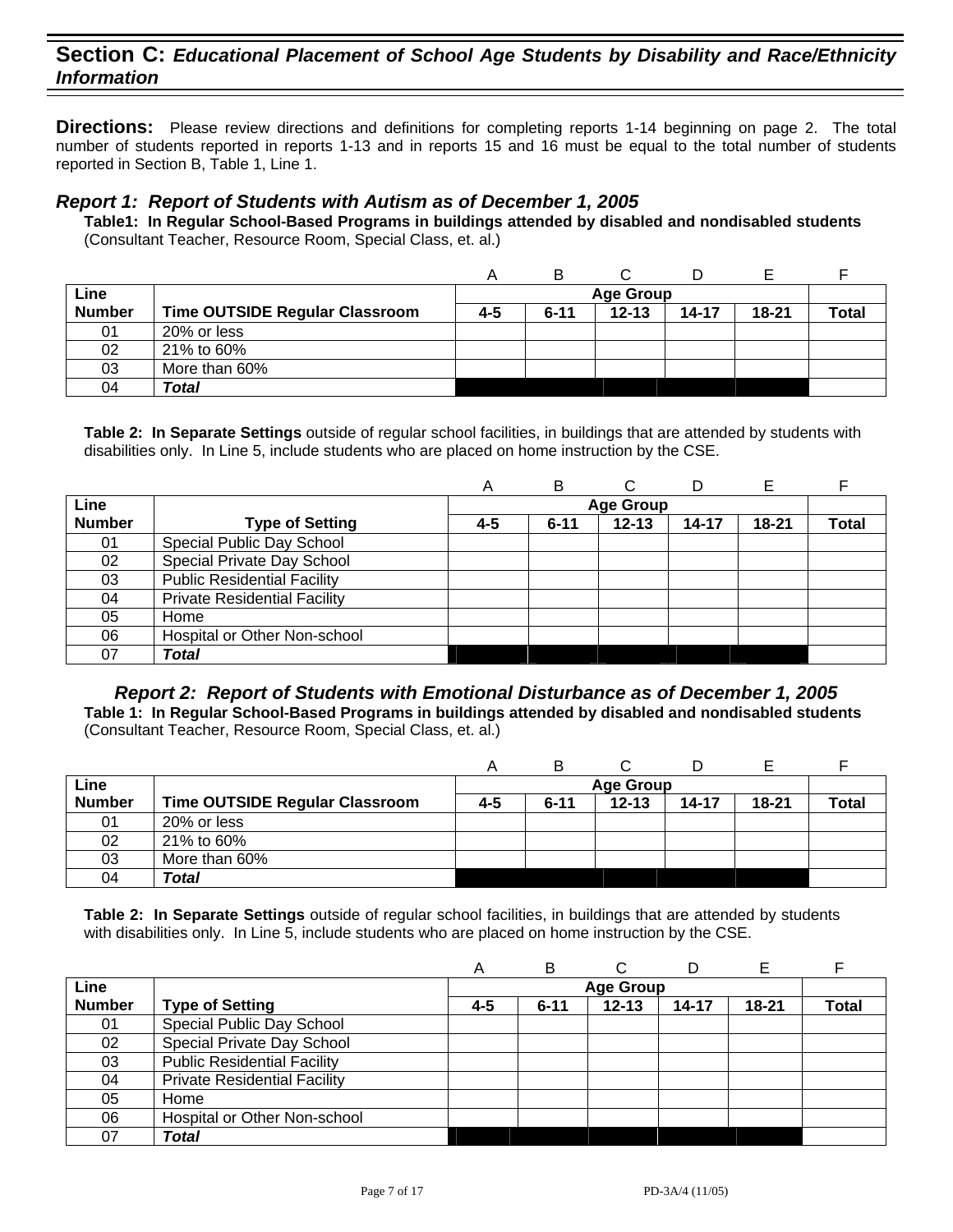## *Report 3: Report of Students with Learning Disabilities as of December 1, 2005*

**Table 1: In Regular School-Based Programs in buildings attended by disabled and nondisabled students**  (Consultant Teacher, Resource Room, Special Class, et. al.)

|               |                                       | А       | В        |                  | D     |           |              |
|---------------|---------------------------------------|---------|----------|------------------|-------|-----------|--------------|
| Line          |                                       |         |          | <b>Age Group</b> |       |           |              |
| <b>Number</b> | <b>Time OUTSIDE Regular Classroom</b> | $4 - 5$ | $6 - 11$ | $12 - 13$        | 14-17 | $18 - 21$ | <b>Total</b> |
| 01            | 20% or less                           |         |          |                  |       |           |              |
| 02            | 21% to 60%                            |         |          |                  |       |           |              |
| 03            | More than 60%                         |         |          |                  |       |           |              |
| 04            | Total                                 |         |          |                  |       |           |              |

**Table 2: In Separate Settings** outside of regular school facilities, in buildings that are attended by students with disabilities only. In Line 5, include students who are placed on home instruction by the CSE.

|               |                                     | A   | B        |                  | D         |           |              |
|---------------|-------------------------------------|-----|----------|------------------|-----------|-----------|--------------|
| Line          |                                     |     |          | <b>Age Group</b> |           |           |              |
| <b>Number</b> | <b>Type of Setting</b>              | 4-5 | $6 - 11$ | $12 - 13$        | $14 - 17$ | $18 - 21$ | <b>Total</b> |
| 01            | Special Public Day School           |     |          |                  |           |           |              |
| 02            | Special Private Day School          |     |          |                  |           |           |              |
| 03            | <b>Public Residential Facility</b>  |     |          |                  |           |           |              |
| 04            | <b>Private Residential Facility</b> |     |          |                  |           |           |              |
| 05            | Home                                |     |          |                  |           |           |              |
| 06            | Hospital or Other Non-school        |     |          |                  |           |           |              |
| 07            | Total                               |     |          |                  |           |           |              |

#### *Report 4: Report of Students with Mental Retardation as of December 1, 2005*

**Table 1: In Regular School-Based Programs in buildings attended by disabled and nondisabled students**  (Consultant Teacher, Resource Room, Special Class, et. al.)

|               |                                       | Α   | B        |                  |       |           |              |
|---------------|---------------------------------------|-----|----------|------------------|-------|-----------|--------------|
| Line          |                                       |     |          | <b>Age Group</b> |       |           |              |
| <b>Number</b> | <b>Time OUTSIDE Regular Classroom</b> | 4-5 | $6 - 11$ | $12 - 13$        | 14-17 | $18 - 21$ | <b>Total</b> |
| 01            | 20% or less                           |     |          |                  |       |           |              |
| 02            | 21% to 60%                            |     |          |                  |       |           |              |
| 03            | More than 60%                         |     |          |                  |       |           |              |
| 04            | Total                                 |     |          |                  |       |           |              |

|               |                                     | А       | в        | C                |           |           |       |
|---------------|-------------------------------------|---------|----------|------------------|-----------|-----------|-------|
| Line          |                                     |         |          | <b>Age Group</b> |           |           |       |
| <b>Number</b> | <b>Type of Setting</b>              | $4 - 5$ | $6 - 11$ | $12 - 13$        | $14 - 17$ | $18 - 21$ | Total |
| 01            | Special Public Day School           |         |          |                  |           |           |       |
| 02            | Special Private Day School          |         |          |                  |           |           |       |
| 03            | <b>Public Residential Facility</b>  |         |          |                  |           |           |       |
| 04            | <b>Private Residential Facility</b> |         |          |                  |           |           |       |
| 05            | Home                                |         |          |                  |           |           |       |
| 06            | Hospital or Other Non-school        |         |          |                  |           |           |       |
| 07            | Total                               |         |          |                  |           |           |       |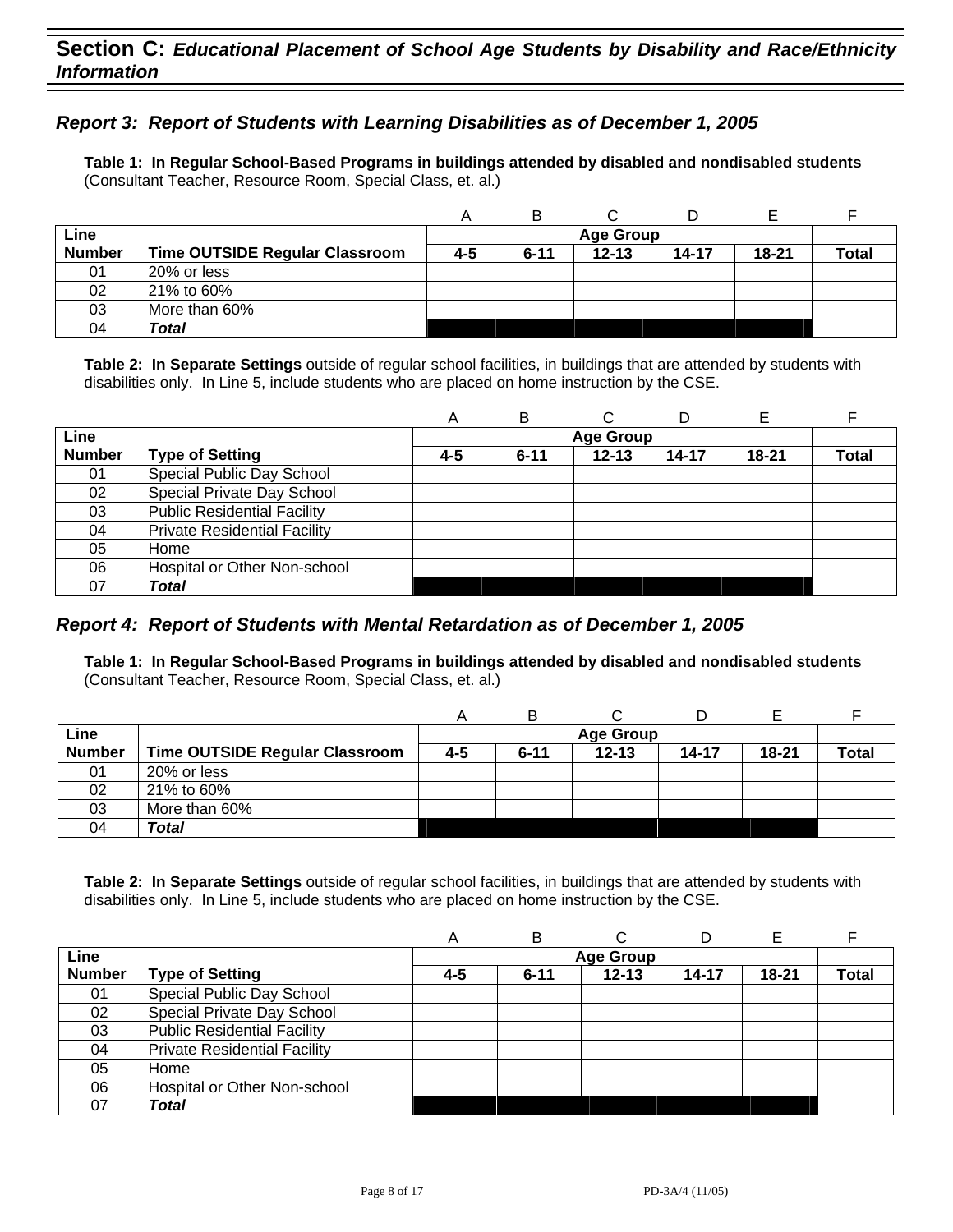## *Report 5: Report of Students with Deafness as of December 1, 2005*

**Table 1: In Regular School-Based Programs in buildings attended by disabled and nondisabled students** (Consultant Teacher, Resource Room, Special Class, et. al.)

|               |                                       |     |          |                  | D     |           |       |
|---------------|---------------------------------------|-----|----------|------------------|-------|-----------|-------|
| Line          |                                       |     |          | <b>Age Group</b> |       |           |       |
| <b>Number</b> | <b>Time OUTSIDE Regular Classroom</b> | 4-5 | $6 - 11$ | $12 - 13$        | 14-17 | $18 - 21$ | Total |
| 01            | 20% or less                           |     |          |                  |       |           |       |
| 02            | 21% to 60%                            |     |          |                  |       |           |       |
| 03            | More than 60%                         |     |          |                  |       |           |       |
| 04            | Total                                 |     |          |                  |       |           |       |

**Table 2: In Separate Settings** outside of regular school facilities, in buildings that are attended by students with disabilities only. In Line 5, include students who are placed on home instruction by the CSE.

|               |                                     | Α   | B        |                  |       |           |       |
|---------------|-------------------------------------|-----|----------|------------------|-------|-----------|-------|
| Line          |                                     |     |          | <b>Age Group</b> |       |           |       |
| <b>Number</b> | <b>Type of Setting</b>              | 4-5 | $6 - 11$ | $12 - 13$        | 14-17 | $18 - 21$ | Total |
| 01            | Special Public Day School           |     |          |                  |       |           |       |
| 02            | Special Private Day School          |     |          |                  |       |           |       |
| 03            | <b>Public Residential Facility</b>  |     |          |                  |       |           |       |
| 04            | <b>Private Residential Facility</b> |     |          |                  |       |           |       |
| 05            | Home                                |     |          |                  |       |           |       |
| 06            | Hospital or Other Non-school        |     |          |                  |       |           |       |
| 07            | <b>Total</b>                        |     |          |                  |       |           |       |

#### *Report 6: Report of Students with Hearing Impairments as of December 1, 2005*

**Table 1: In Regular School-Based Programs in buildings attended by disabled and nondisabled students** (Consultant Teacher, Resource Room, Special Class, et. al.)

|               |                                       | A   | в        |                  |       |       |       |
|---------------|---------------------------------------|-----|----------|------------------|-------|-------|-------|
| Line          |                                       |     |          | <b>Age Group</b> |       |       |       |
| <b>Number</b> | <b>Time OUTSIDE Regular Classroom</b> | 4-5 | $6 - 11$ | $12 - 13$        | 14-17 | 18-21 | Total |
| 01            | 20% or less                           |     |          |                  |       |       |       |
| 02            | 21% to 60%                            |     |          |                  |       |       |       |
| 03            | More than 60%                         |     |          |                  |       |       |       |
| 04            | Total                                 |     |          |                  |       |       |       |

|               |                                     | $\forall$ | B        |                  |       |           |              |
|---------------|-------------------------------------|-----------|----------|------------------|-------|-----------|--------------|
| Line          |                                     |           |          | <b>Age Group</b> |       |           |              |
| <b>Number</b> | <b>Type of Setting</b>              | 4-5       | $6 - 11$ | $12 - 13$        | 14-17 | $18 - 21$ | <b>Total</b> |
| 01            | Special Public Day School           |           |          |                  |       |           |              |
| 02            | Special Private Day School          |           |          |                  |       |           |              |
| 03            | <b>Public Residential Facility</b>  |           |          |                  |       |           |              |
| 04            | <b>Private Residential Facility</b> |           |          |                  |       |           |              |
| 05            | Home                                |           |          |                  |       |           |              |
| 06            | Hospital or Other Non-school        |           |          |                  |       |           |              |
| 07            | Total                               |           |          |                  |       |           |              |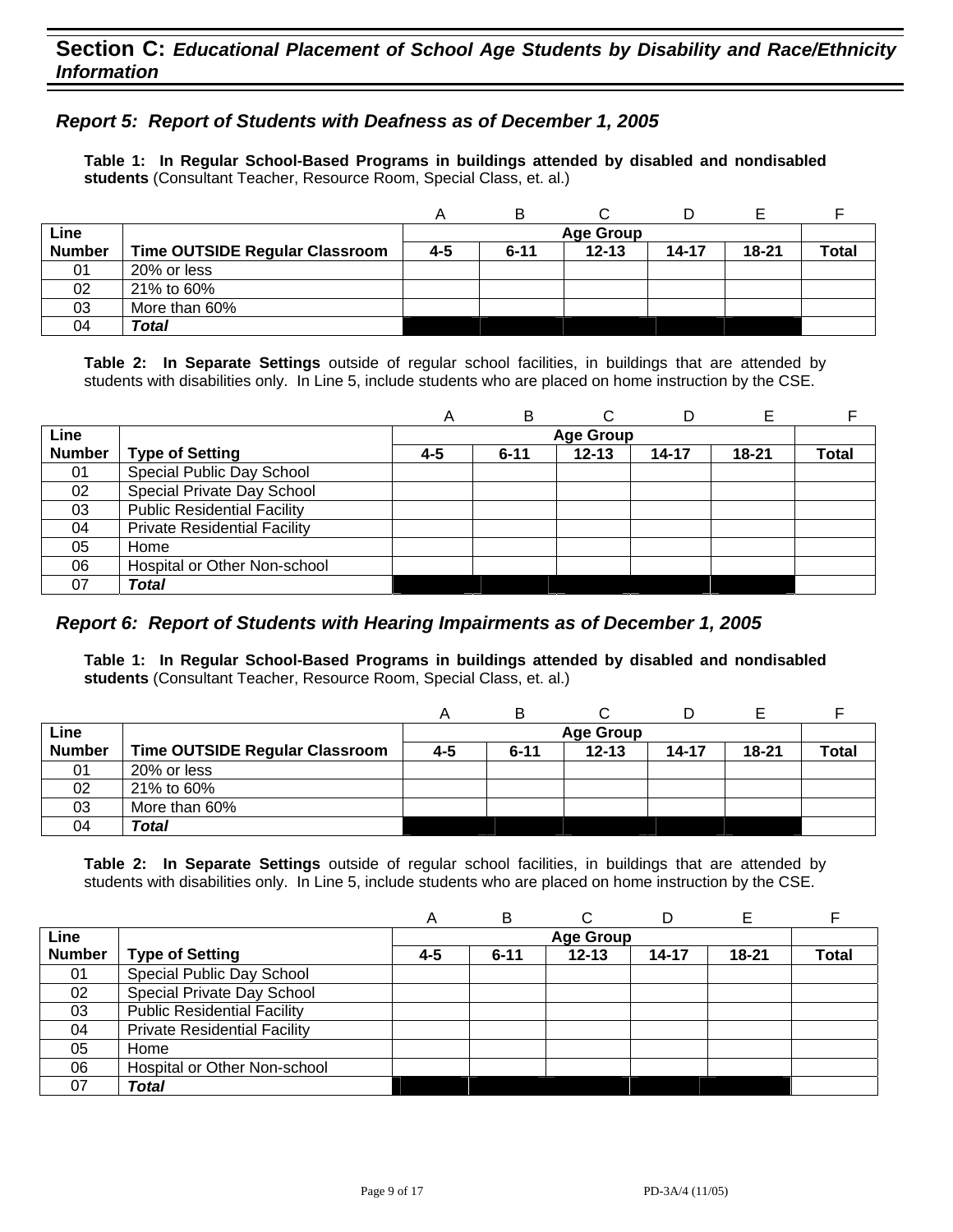## *Report 7: Report of Students with Speech or Language Impairments as of December 1, 2005*

**Table 1: In Regular School-Based Programs in buildings attended by disabled and nondisabled students** (Consultant Teacher, Resource Room, Special Class, et. al.)

|               |                                |     | B        |                  |           |       |              |
|---------------|--------------------------------|-----|----------|------------------|-----------|-------|--------------|
| Line          |                                |     |          | <b>Age Group</b> |           |       |              |
| <b>Number</b> | Time OUTSIDE Regular Classroom | 4-5 | $6 - 11$ | $12 - 13$        | $14 - 17$ | 18-21 | <b>Total</b> |
| 01            | 20% or less                    |     |          |                  |           |       |              |
| 02            | 21% to 60%                     |     |          |                  |           |       |              |
| 03            | More than 60%                  |     |          |                  |           |       |              |
| 04            | Total                          |     |          |                  |           |       |              |

**Table 2: In Separate Settings** outside of regular school facilities, in buildings that are attended by students with disabilities only. In Line 5, include students who are placed on home instruction by the CSE.

|               |                                     | Α   | в        | С                | D     |           |              |
|---------------|-------------------------------------|-----|----------|------------------|-------|-----------|--------------|
| Line          |                                     |     |          | <b>Age Group</b> |       |           |              |
| <b>Number</b> | <b>Type of Setting</b>              | 4-5 | $6 - 11$ | $12 - 13$        | 14-17 | $18 - 21$ | <b>Total</b> |
| 01            | Special Public Day School           |     |          |                  |       |           |              |
| 02            | Special Private Day School          |     |          |                  |       |           |              |
| 03            | <b>Public Residential Facility</b>  |     |          |                  |       |           |              |
| 04            | <b>Private Residential Facility</b> |     |          |                  |       |           |              |
| 05            | Home                                |     |          |                  |       |           |              |
| 06            | Hospital or Other Non-school        |     |          |                  |       |           |              |
| 07            | Total                               |     |          |                  |       |           |              |

#### *Report 8: Report of Students with Visual Impairments (including Blindness) as of December 1, 2005*

**Table 1: In Regular School-Based Programs in buildings attended by disabled and nondisabled students** (Consultant Teacher, Resource Room, Special Class, et. al.)

|               |                                       |     | в        |                  |           |           |              |
|---------------|---------------------------------------|-----|----------|------------------|-----------|-----------|--------------|
| Line          |                                       |     |          | <b>Age Group</b> |           |           |              |
| <b>Number</b> | <b>Time OUTSIDE Regular Classroom</b> | 4-5 | $6 - 11$ | $12 - 13$        | $14 - 17$ | $18 - 21$ | <b>Total</b> |
| 01            | 20% or less                           |     |          |                  |           |           |              |
| 02            | 21% to 60%                            |     |          |                  |           |           |              |
| 03            | More than 60%                         |     |          |                  |           |           |              |
| 04            | Total                                 |     |          |                  |           |           |              |

|               |                                     | Α   | В        |                  |           |           |       |
|---------------|-------------------------------------|-----|----------|------------------|-----------|-----------|-------|
| Line          |                                     |     |          | <b>Age Group</b> |           |           |       |
| <b>Number</b> | <b>Type of Setting</b>              | 4-5 | $6 - 11$ | $12 - 13$        | $14 - 17$ | $18 - 21$ | Total |
| 01            | Special Public Day School           |     |          |                  |           |           |       |
| 02            | Special Private Day School          |     |          |                  |           |           |       |
| 03            | <b>Public Residential Facility</b>  |     |          |                  |           |           |       |
| 04            | <b>Private Residential Facility</b> |     |          |                  |           |           |       |
| 05            | Home                                |     |          |                  |           |           |       |
| 06            | Hospital or Other Non-school        |     |          |                  |           |           |       |
| 07            | Total                               |     |          |                  |           |           |       |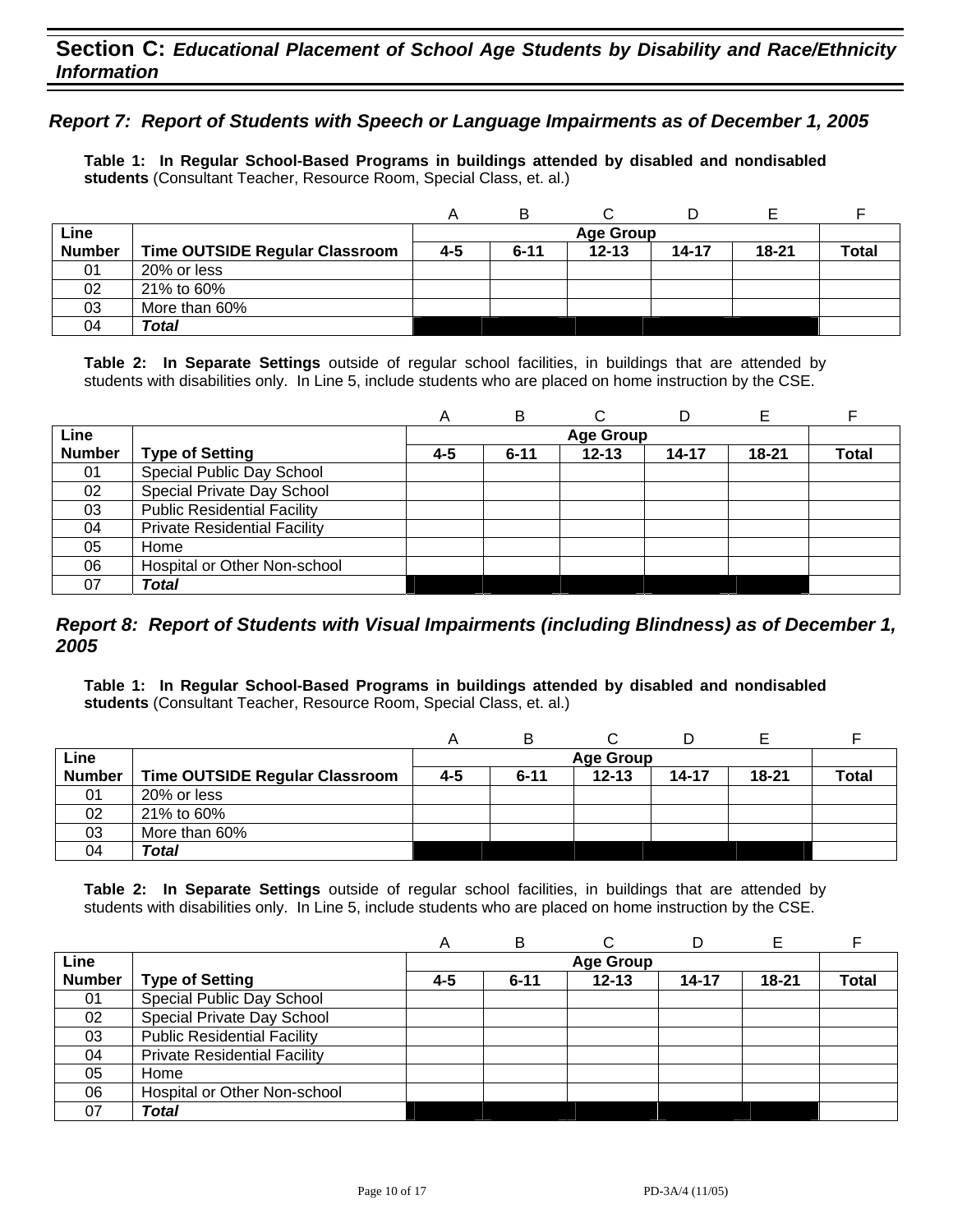## *Report 9: Report of Students with Orthopedic Impairments as of December 1, 2005*

**Table 1: In Regular School-Based Programs in buildings attended by disabled and nondisabled students** (Consultant Teacher, Resource Room, Special Class, et. al.)

|               |                                       |     | В        |                  |           |           |              |
|---------------|---------------------------------------|-----|----------|------------------|-----------|-----------|--------------|
| Line          |                                       |     |          | <b>Age Group</b> |           |           |              |
| <b>Number</b> | <b>Time OUTSIDE Regular Classroom</b> | 4-5 | $6 - 11$ | $12 - 13$        | $14 - 17$ | $18 - 21$ | <b>Total</b> |
| 01            | 20% or less                           |     |          |                  |           |           |              |
| 02            | 21% to 60%                            |     |          |                  |           |           |              |
| 03            | More than 60%                         |     |          |                  |           |           |              |
| 04            | Total                                 |     |          |                  |           |           |              |

**Table 2: In Separate Settings** outside of regular school facilities, in buildings that are attended by students with disabilities only. In Line 5, include students who are placed on home instruction by the CSE.

|               |                                     | Α   | в        | C                | D     | E         |       |
|---------------|-------------------------------------|-----|----------|------------------|-------|-----------|-------|
| Line          |                                     |     |          | <b>Age Group</b> |       |           |       |
| <b>Number</b> | <b>Type of Setting</b>              | 4-5 | $6 - 11$ | $12 - 13$        | 14-17 | $18 - 21$ | Total |
| 01            | Special Public Day School           |     |          |                  |       |           |       |
| 02            | Special Private Day School          |     |          |                  |       |           |       |
| 03            | <b>Public Residential Facility</b>  |     |          |                  |       |           |       |
| 04            | <b>Private Residential Facility</b> |     |          |                  |       |           |       |
| 05            | Home                                |     |          |                  |       |           |       |
| 06            | Hospital or Other Non-school        |     |          |                  |       |           |       |
| 07            | Total                               |     |          |                  |       |           |       |

#### *Report 10: Report of Students with Other Health Impairments as of December 1, 2005*

**Table 1: In Regular School-Based Programs in buildings attended by disabled and nondisabled students** (Consultant Teacher, Resource Room, Special Class, et. al.)

|               |                                |     | в        |                  |       |           |              |
|---------------|--------------------------------|-----|----------|------------------|-------|-----------|--------------|
| Line          |                                |     |          | <b>Age Group</b> |       |           |              |
| <b>Number</b> | Time OUTSIDE Regular Classroom | 4-5 | $6 - 11$ | $12 - 13$        | 14-17 | $18 - 21$ | <b>Total</b> |
| 01            | 20% or less                    |     |          |                  |       |           |              |
| 02            | 21% to 60%                     |     |          |                  |       |           |              |
| 03            | More than 60%                  |     |          |                  |       |           |              |
| 04            | Total                          |     |          |                  |       |           |              |

|               |                                     | A   | B        |                  |       | Е         |       |
|---------------|-------------------------------------|-----|----------|------------------|-------|-----------|-------|
| Line          |                                     |     |          | <b>Age Group</b> |       |           |       |
| <b>Number</b> | <b>Type of Setting</b>              | 4-5 | $6 - 11$ | $12 - 13$        | 14-17 | $18 - 21$ | Total |
| 01            | Special Public Day School           |     |          |                  |       |           |       |
| 02            | Special Private Day School          |     |          |                  |       |           |       |
| 03            | <b>Public Residential Facility</b>  |     |          |                  |       |           |       |
| 04            | <b>Private Residential Facility</b> |     |          |                  |       |           |       |
| 05            | Home                                |     |          |                  |       |           |       |
| 06            | Hospital or Other Non-school        |     |          |                  |       |           |       |
| 07            | <b>Total</b>                        |     |          |                  |       |           |       |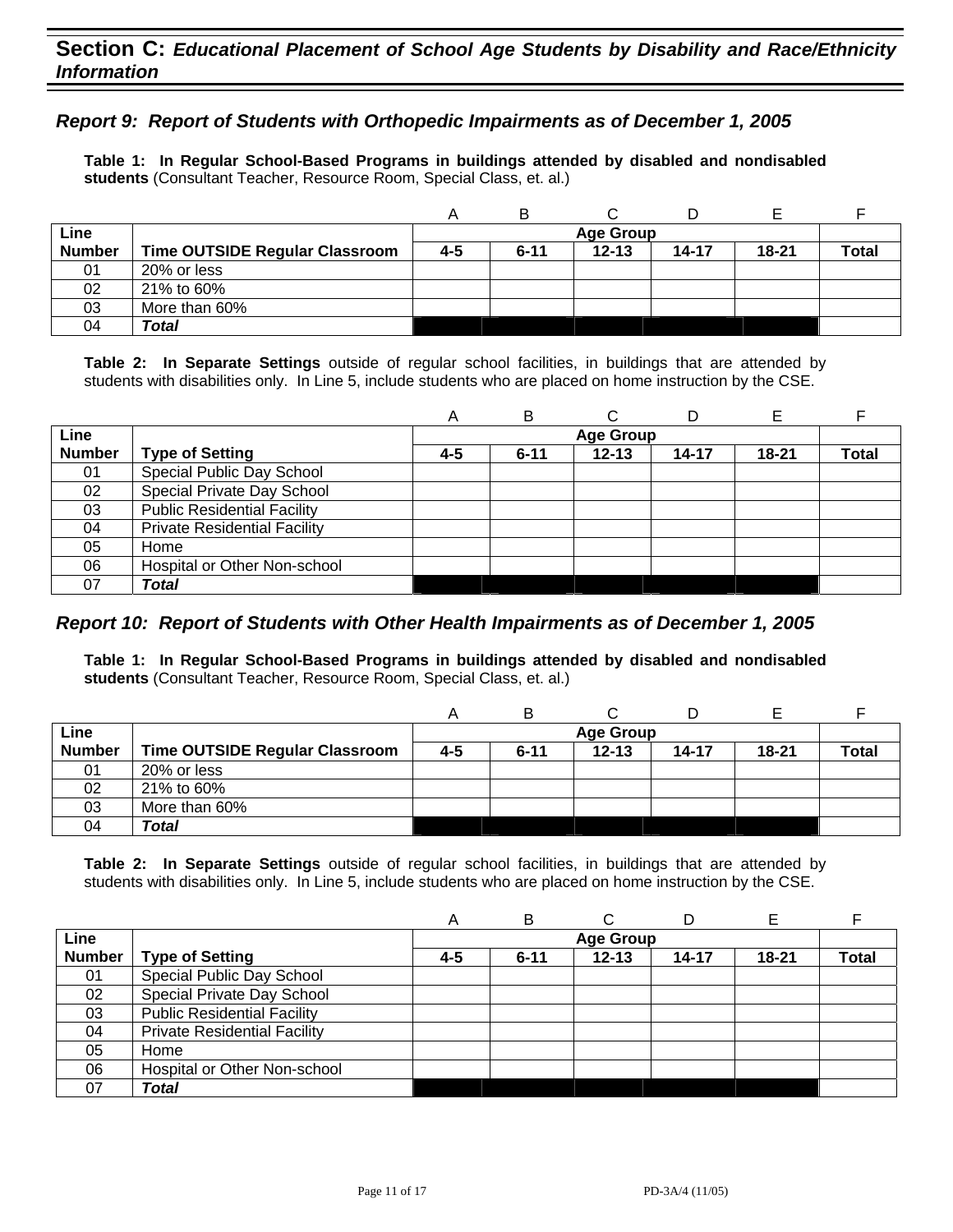## *Report 11: Report of Students with Multiple Disabilities as of December 1, 2005*

**Table 1: In Regular School-Based Programs in buildings attended by disabled and nondisabled students** (Consultant Teacher, Resource Room, Special Class, et. al.)

|               |                                |     | B        |                  |       |           |              |
|---------------|--------------------------------|-----|----------|------------------|-------|-----------|--------------|
| Line          |                                |     |          | <b>Age Group</b> |       |           |              |
| <b>Number</b> | Time OUTSIDE Regular Classroom | 4-5 | $6 - 11$ | $12 - 13$        | 14-17 | $18 - 21$ | <b>Total</b> |
| 01            | 20% or less                    |     |          |                  |       |           |              |
| 02            | 21% to 60%                     |     |          |                  |       |           |              |
| 03            | More than 60%                  |     |          |                  |       |           |              |
| 04            | Total                          |     |          |                  |       |           |              |

**Table 2: In Separate Settings** outside of regular school facilities, in buildings that are attended by students with disabilities only. In Line 5, include students who are placed on home instruction by the CSE.

|               |                                     | A   | в        |                  | D     | Е         |              |
|---------------|-------------------------------------|-----|----------|------------------|-------|-----------|--------------|
| Line          |                                     |     |          | <b>Age Group</b> |       |           |              |
| <b>Number</b> | <b>Type of Setting</b>              | 4-5 | $6 - 11$ | $12 - 13$        | 14-17 | $18 - 21$ | <b>Total</b> |
| 01            | Special Public Day School           |     |          |                  |       |           |              |
| 02            | Special Private Day School          |     |          |                  |       |           |              |
| 03            | <b>Public Residential Facility</b>  |     |          |                  |       |           |              |
| 04            | <b>Private Residential Facility</b> |     |          |                  |       |           |              |
| 05            | Home                                |     |          |                  |       |           |              |
| 06            | Hospital or Other Non-school        |     |          |                  |       |           |              |
| 07            | Total                               |     |          |                  |       |           |              |

#### *Report 12: Report of Students with Deaf - Blindness as of December 1, 2005*

**Table 1: In Regular School-Based Programs in buildings attended by disabled and nondisabled students** (Consultant Teacher, Resource Room, Special Class, et. al.)

|               |                                       |     | B        |                  |       |       |       |
|---------------|---------------------------------------|-----|----------|------------------|-------|-------|-------|
| Line          |                                       |     |          | <b>Age Group</b> |       |       |       |
| <b>Number</b> | <b>Time OUTSIDE Regular Classroom</b> | 4-5 | $6 - 11$ | $12 - 13$        | 14-17 | 18-21 | Total |
| 01            | 20% or less                           |     |          |                  |       |       |       |
| 02            | 21% to 60%                            |     |          |                  |       |       |       |
| 03            | More than 60%                         |     |          |                  |       |       |       |
| 04            | Total                                 |     |          |                  |       |       |       |

|               |                                     | А       | в        | C                |           | Е         |              |
|---------------|-------------------------------------|---------|----------|------------------|-----------|-----------|--------------|
| Line          |                                     |         |          | <b>Age Group</b> |           |           |              |
| <b>Number</b> | <b>Type of Setting</b>              | $4 - 5$ | $6 - 11$ | $12 - 13$        | $14 - 17$ | $18 - 21$ | <b>Total</b> |
| 01            | Special Public Day School           |         |          |                  |           |           |              |
| 02            | Special Private Day School          |         |          |                  |           |           |              |
| 03            | <b>Public Residential Facility</b>  |         |          |                  |           |           |              |
| 04            | <b>Private Residential Facility</b> |         |          |                  |           |           |              |
| 05            | Home                                |         |          |                  |           |           |              |
| 06            | Hospital or Other Non-school        |         |          |                  |           |           |              |
| 07            | Total                               |         |          |                  |           |           |              |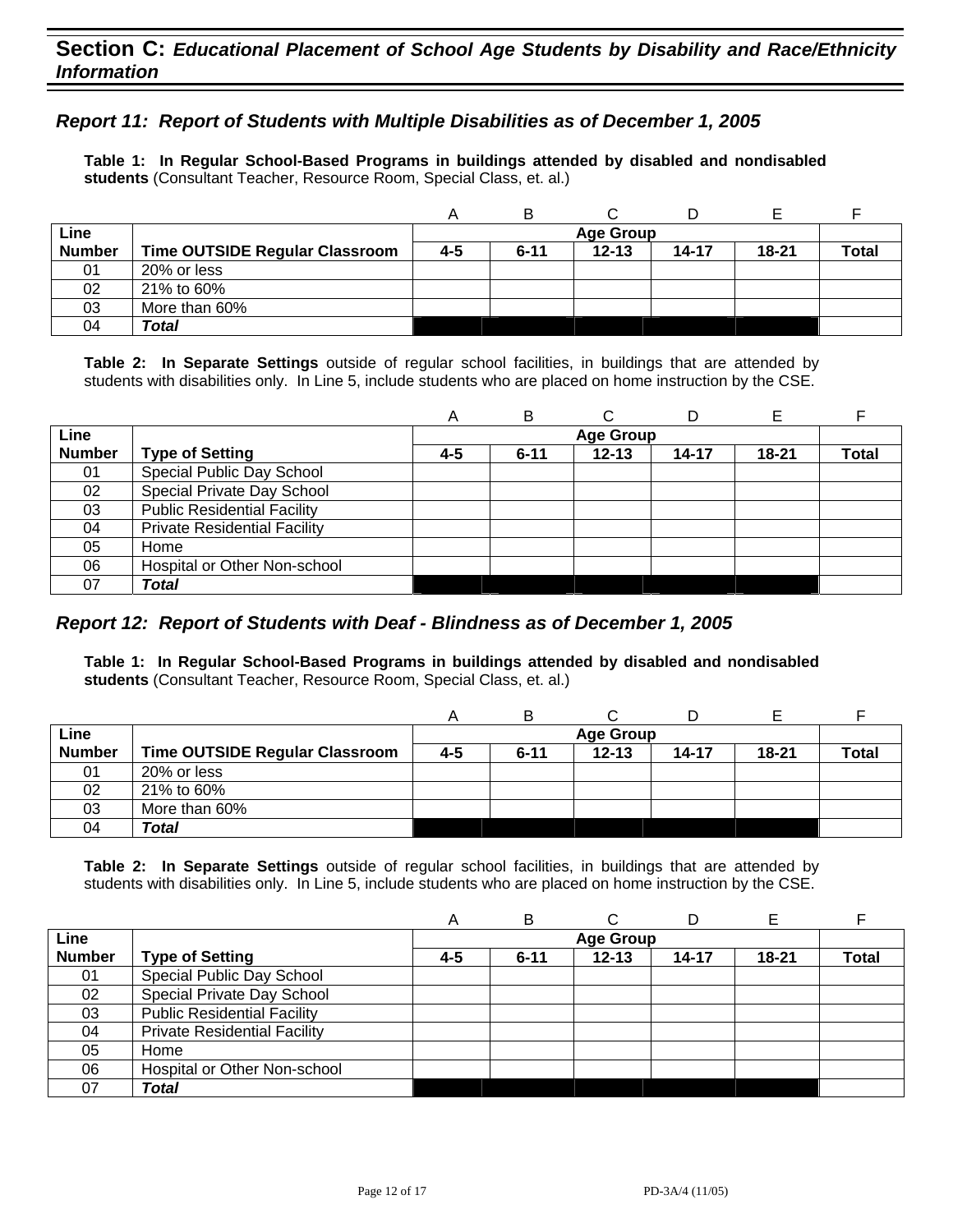## *Report 13: Report of Students with Traumatic Brain Injury as of December 1, 2005*

**Table 1: In Regular School-Based Programs in buildings attended by disabled and nondisabled students** (Consultant Teacher, Resource Room, Special Class, et. al.)

|               |                                       |     | B                |           |       |       |              |  |  |  |
|---------------|---------------------------------------|-----|------------------|-----------|-------|-------|--------------|--|--|--|
| Line          |                                       |     | <b>Age Group</b> |           |       |       |              |  |  |  |
| <b>Number</b> | <b>Time OUTSIDE Regular Classroom</b> | 4-5 | $6 - 11$         | $12 - 13$ | 14-17 | 18-21 | <b>Total</b> |  |  |  |
| 01            | 20% or less                           |     |                  |           |       |       |              |  |  |  |
| 02            | 21% to 60%                            |     |                  |           |       |       |              |  |  |  |
| 03            | More than 60%                         |     |                  |           |       |       |              |  |  |  |
| 04            | <b>Total</b>                          |     |                  |           |       |       |              |  |  |  |

|               |                                     | A   | в        | ⌒         | D     |           |              |
|---------------|-------------------------------------|-----|----------|-----------|-------|-----------|--------------|
| Line          |                                     |     |          |           |       |           |              |
| <b>Number</b> | <b>Type of Setting</b>              | 4-5 | $6 - 11$ | $12 - 13$ | 14-17 | $18 - 21$ | <b>Total</b> |
| 01            | Special Public Day School           |     |          |           |       |           |              |
| 02            | Special Private Day School          |     |          |           |       |           |              |
| 03            | <b>Public Residential Facility</b>  |     |          |           |       |           |              |
| 04            | <b>Private Residential Facility</b> |     |          |           |       |           |              |
| 05            | Home                                |     |          |           |       |           |              |
| 06            | Hospital or Other Non-school        |     |          |           |       |           |              |
| 07            | Total                               |     |          |           |       |           |              |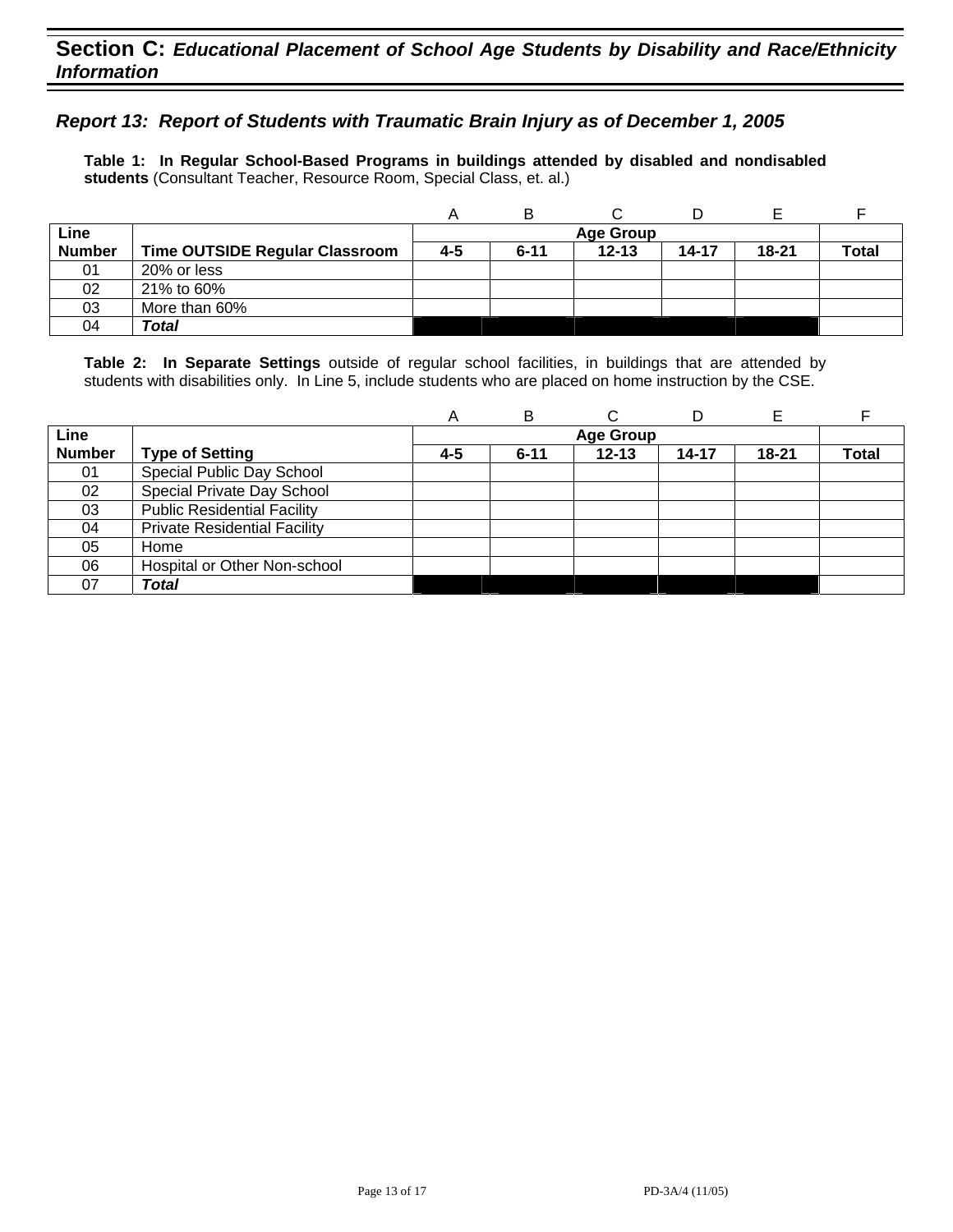## *Report 14: Summary Report of All Students with Disabilities as of December 1, 2005*

The two sections below aggregate the data reported in Reports 1 to 13 to facilitate State and local data verification procedures. Completing these two tables will facilitate the reporting of race/ethnicity data in Reports 15 and 16.

**Table 1: In Regular School-Based Programs in buildings attended by disabled and nondisabled students** (Consultant Teacher, Resource Room, Special Class, et. al.)

|               |                                       |         | B        |                  |       |           |       |
|---------------|---------------------------------------|---------|----------|------------------|-------|-----------|-------|
| Line          |                                       |         |          | <b>Age Group</b> |       |           |       |
| <b>Number</b> | <b>Time OUTSIDE Regular Classroom</b> | $4 - 5$ | $6 - 11$ | $12 - 13$        | 14-17 | $18 - 21$ | Total |
| 01            | 20% or less                           |         |          |                  |       |           |       |
| 02            | 21% to 60%                            |         |          |                  |       |           |       |
| 03            | More than 60%                         |         |          |                  |       |           |       |
| 04            | Total                                 |         |          |                  |       |           |       |

**Table 2: In Separate Settings** outside of regular school facilities, in buildings that are attended by students with disabilities only. In Line 5, include students who are placed on home instruction by the CSE.

|               |                                     | A       | B        | С         |       |           |              |
|---------------|-------------------------------------|---------|----------|-----------|-------|-----------|--------------|
| Line          | <b>Type of Setting</b>              |         |          |           |       |           |              |
| <b>Number</b> |                                     | $4 - 5$ | $6 - 11$ | $12 - 13$ | 14-17 | $18 - 21$ | <b>Total</b> |
| 01            | Special Public Day School           |         |          |           |       |           |              |
| 02            | Special Private Day School          |         |          |           |       |           |              |
| 03            | <b>Public Residential Facility</b>  |         |          |           |       |           |              |
| 04            | <b>Private Residential Facility</b> |         |          |           |       |           |              |
| 05            | Home                                |         |          |           |       |           |              |
| 06            | Hospital or Other Non-school        |         |          |           |       |           |              |
| 07            | Total                               |         |          |           |       |           |              |

*Notes for Reviewing Data Reported in Report 14 Above:* 

- The Report 14 total in Table 1, Line 4, Column F, plus the total in Table 2, Line 7, Column F must equal the total in Section B, Table 1, Line 1 of this PD-3A/4 form.
- The total in each cell of Tables 1 and 2 of Report 14 should be the cumulative total of the corresponding cells from Reports 1-13.
- The totals on each line of Column F in Tables 1 and 2 above should be identical to the totals in Column F of each line in Tables 1 and 2 of Report 15.
- The total for Table 1 plus Table 2 above should equal the total reported in Line 14 of Column F of Report 16.
- The total for Report 14, Table 1, Columns D and E plus Table 2, Columns D and E must be equal to the total number of students reported in Report 17.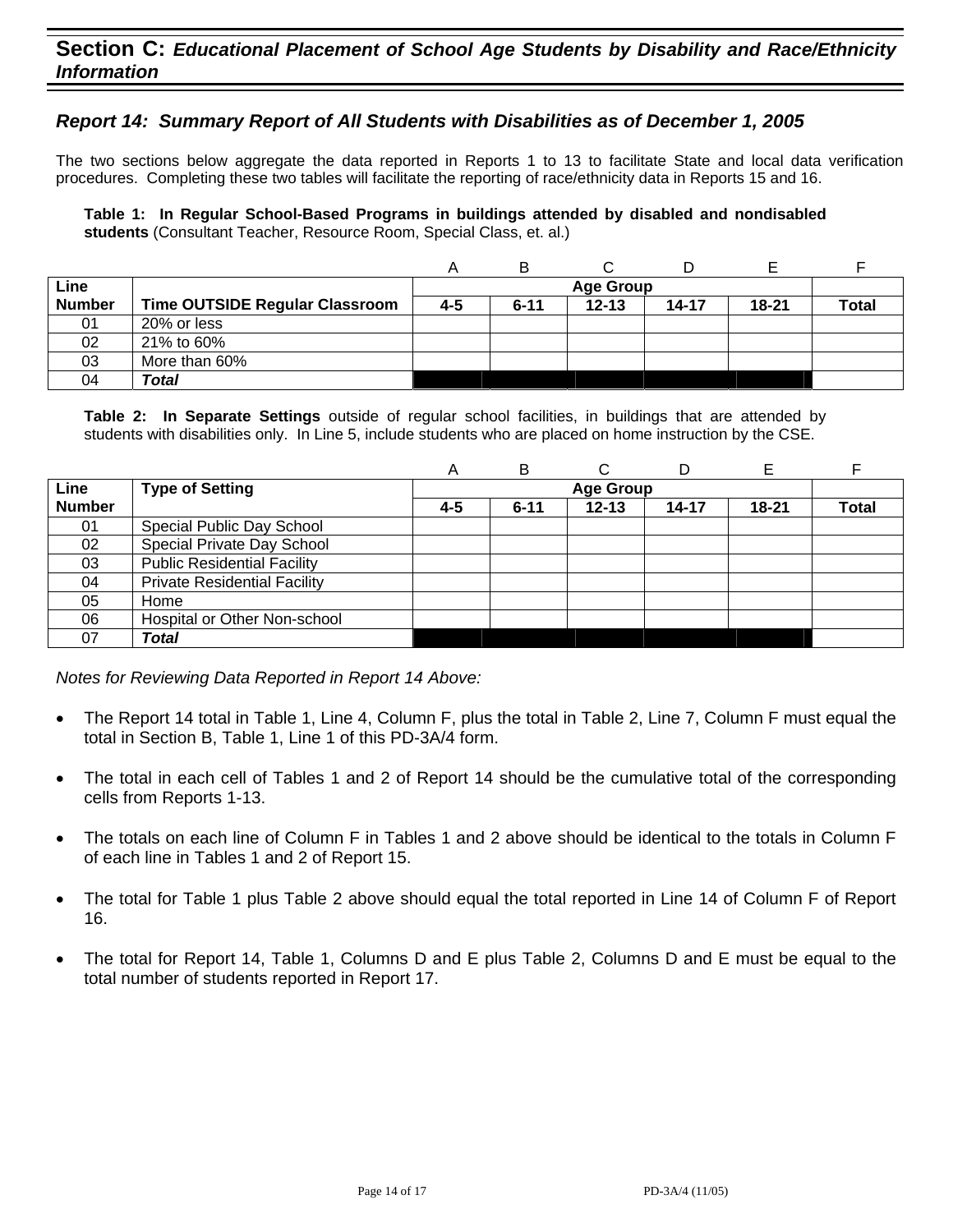## *Report 15: Report of All Students with Disabilities as of December 1, 2005, by Race/Ethnicity Category and Type of Placement*

For all students reported in Table 1 and Table 2 of Report 14, enter the number that appear to belong, identify with, or are regarded in the community as belonging to each race/ethnic group. (Each student should be counted once.) The Total (Column F) for each Line in this Report must match the Total (Column F) for each Line in Report 14.

**Table 1: In Regular School-Based Programs in buildings attended by disabled and nondisabled students** (Consultant Teacher, Resource Room, Special Class, et. al.)

|                       |                 | A                                                 | B                                                | C                                                     | D               | Е                                              | F            |
|-----------------------|-----------------|---------------------------------------------------|--------------------------------------------------|-------------------------------------------------------|-----------------|------------------------------------------------|--------------|
| Line<br><b>Number</b> | <b>Settings</b> | American<br>Indian or<br>Alaskan<br><b>Native</b> | Asian<br>or<br><b>Pacific</b><br><b>Islander</b> | <b>Black</b><br>(not of<br><b>Hispanic</b><br>origin) | <b>Hispanic</b> | White<br>(not of<br><b>Hispanic</b><br>origin) | <b>Total</b> |
| 01                    | 20% or less     |                                                   |                                                  |                                                       |                 |                                                |              |
| 02                    | 21% to 60%      |                                                   |                                                  |                                                       |                 |                                                |              |
| 03                    | More than 60%   |                                                   |                                                  |                                                       |                 |                                                |              |
| 04                    | <b>Total</b>    |                                                   |                                                  |                                                       |                 |                                                |              |

|               |                        | A                        | B                                 | C                          | D               | E                          | F            |
|---------------|------------------------|--------------------------|-----------------------------------|----------------------------|-----------------|----------------------------|--------------|
|               |                        | American                 | Asian                             | <b>Black</b>               |                 | White                      |              |
| Line          |                        | Indian or                | <b>or</b>                         | (not of                    |                 | (not of                    |              |
| <b>Number</b> | <b>Type of Setting</b> | Alaskan<br><b>Native</b> | <b>Pacific</b><br><b>Islander</b> | <b>Hispanic</b><br>origin) | <b>Hispanic</b> | <b>Hispanic</b><br>origin) | <b>Total</b> |
| 01            | <b>Special Public</b>  |                          |                                   |                            |                 |                            |              |
|               | Day School             |                          |                                   |                            |                 |                            |              |
| 02            | <b>Special Private</b> |                          |                                   |                            |                 |                            |              |
|               | Day School             |                          |                                   |                            |                 |                            |              |
| 03            | Public                 |                          |                                   |                            |                 |                            |              |
|               | <b>Residential</b>     |                          |                                   |                            |                 |                            |              |
|               | Facility               |                          |                                   |                            |                 |                            |              |
| 04            | Private                |                          |                                   |                            |                 |                            |              |
|               | <b>Residential</b>     |                          |                                   |                            |                 |                            |              |
|               | Facility               |                          |                                   |                            |                 |                            |              |
| 05            | Home                   |                          |                                   |                            |                 |                            |              |
|               |                        |                          |                                   |                            |                 |                            |              |
| 06            | Hospital or Other      |                          |                                   |                            |                 |                            |              |
|               | Non-school             |                          |                                   |                            |                 |                            |              |
| 07            | <b>Total</b>           |                          |                                   |                            |                 |                            |              |
|               |                        |                          |                                   |                            |                 |                            |              |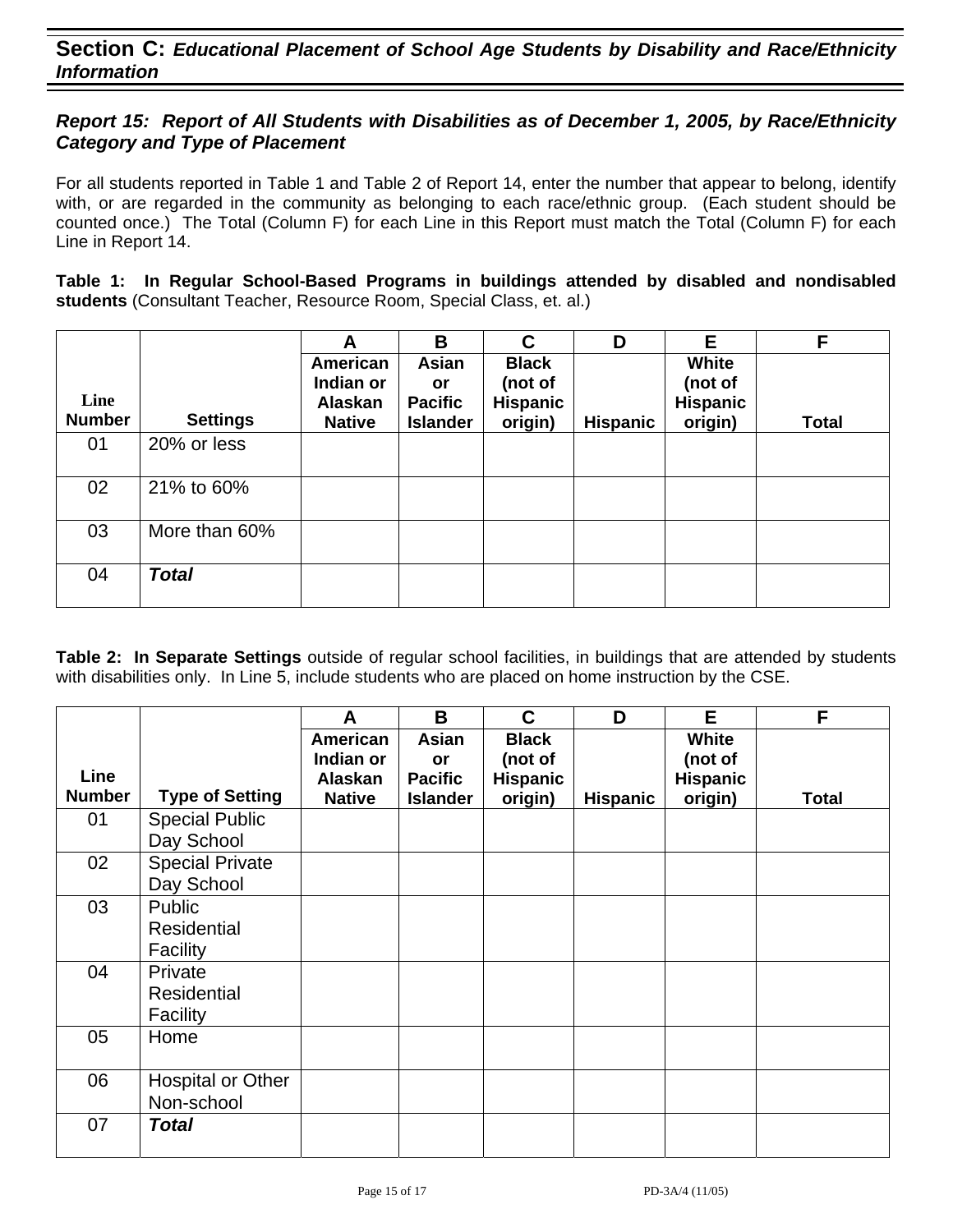## *Report 16: Report of All Students with Disabilities as of December 1, 2005, by Race/Ethnicity Category and Type of Disability*

In the table below, report race/ethnicity data by disability for all students reported in Tables 1 and 2 of Reports 1 to 13.

The total reported below in Column F for each disability must match the sum of totals reported in Tables 1 and 2 under the corresponding disability in Reports 1 to 13. Also, the total reported in each column below by race/ethnicity must be equal to the total reported in each column, by race/ethnicity in Table 1 plus Table 2 of Report 15.

|                       |                                           | A                                                        | $\mathbf B$                                             | $\mathbf C$                                    | D               | E                                                     | F            |
|-----------------------|-------------------------------------------|----------------------------------------------------------|---------------------------------------------------------|------------------------------------------------|-----------------|-------------------------------------------------------|--------------|
| Line<br><b>Number</b> | <b>Disability</b>                         | <b>American</b><br>Indian or<br>Alaskan<br><b>Native</b> | <b>Asian</b><br>or<br><b>Pacific</b><br><b>Islander</b> | <b>Black</b><br>(not of<br>Hispanic<br>origin) | <b>Hispanic</b> | <b>White</b><br>(not of<br><b>Hispanic</b><br>origin) | <b>Total</b> |
| 01                    | Autism                                    |                                                          |                                                         |                                                |                 |                                                       |              |
|                       |                                           |                                                          |                                                         |                                                |                 |                                                       |              |
| 02                    | <b>Emotional Disturbance</b>              |                                                          |                                                         |                                                |                 |                                                       |              |
| 03                    | <b>Learning Disability</b>                |                                                          |                                                         |                                                |                 |                                                       |              |
| 04                    | <b>Mental Retardation</b>                 |                                                          |                                                         |                                                |                 |                                                       |              |
| 05                    | Deafness                                  |                                                          |                                                         |                                                |                 |                                                       |              |
| 06                    | Hearing Impairment                        |                                                          |                                                         |                                                |                 |                                                       |              |
| 07                    | Speech or Language<br>Impairment          |                                                          |                                                         |                                                |                 |                                                       |              |
| 08                    | Visual Impairment<br>(includes Blindness) |                                                          |                                                         |                                                |                 |                                                       |              |
| 09                    | Orthopedic Impairment                     |                                                          |                                                         |                                                |                 |                                                       |              |
| 10                    | <b>Other Health</b><br>Impairment         |                                                          |                                                         |                                                |                 |                                                       |              |
| 11                    | <b>Multiple Disabilities</b>              |                                                          |                                                         |                                                |                 |                                                       |              |
| 12                    | Deaf-Blindness                            |                                                          |                                                         |                                                |                 |                                                       |              |
| 13                    | <b>Traumatic Brain Injury</b>             |                                                          |                                                         |                                                |                 |                                                       |              |
| 14                    | Total (Lines 1-13)                        |                                                          |                                                         |                                                |                 |                                                       |              |

#### **Racial/Ethnic Group**